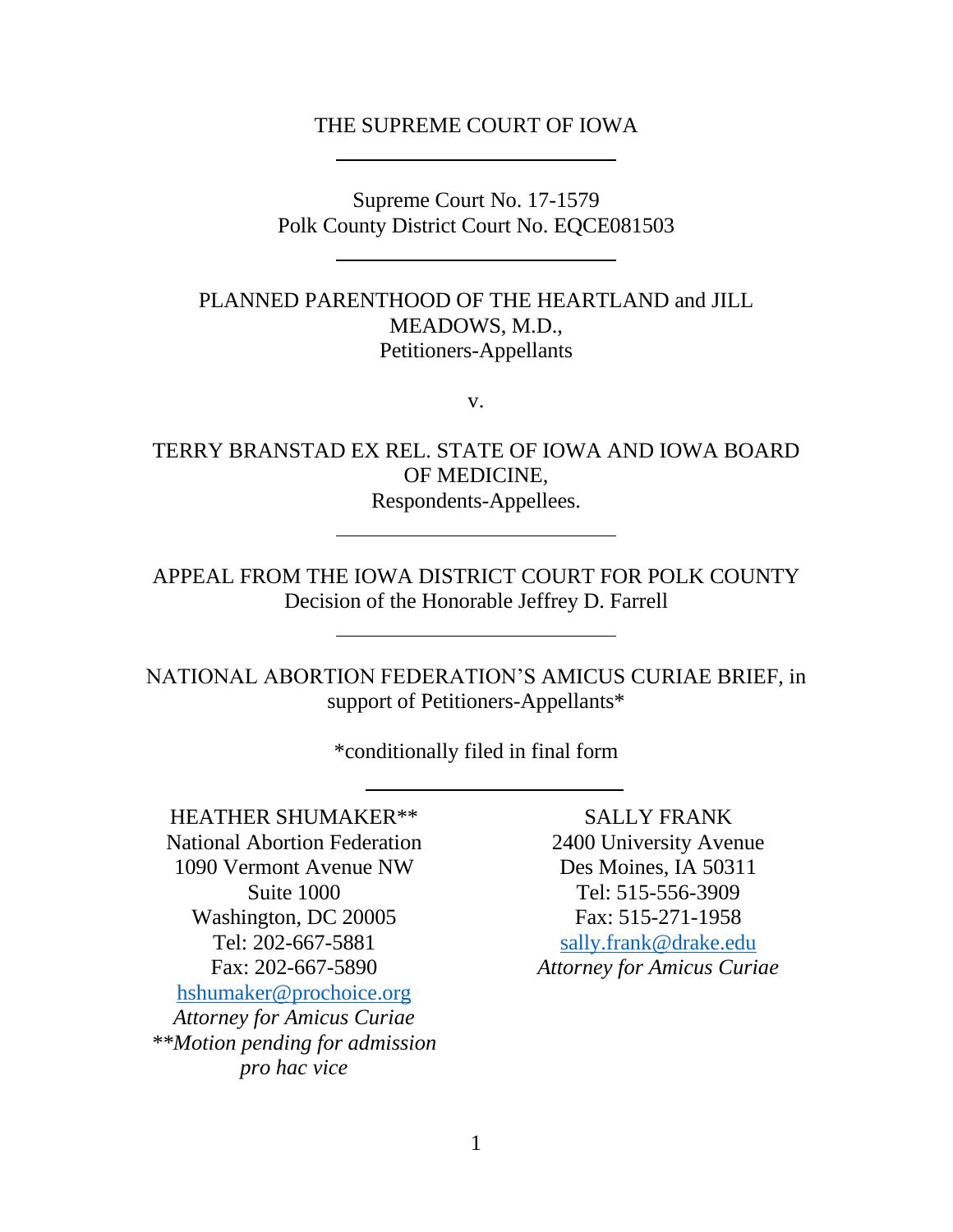# **TABLE OF CONTENTS**

|         | <b>IOWA WOMEN'S LIVED EXPERIENCES SHOW THAT THE ACT</b><br>WOULD VIOLATE THE IOWA CONSTITUTION BY INFRINGING<br>ON IOWA WOMEN'S RIGHT TO DECIDE WHETHER TO |
|---------|------------------------------------------------------------------------------------------------------------------------------------------------------------|
| I.      | The Act Impedes Access to Abortion Care by Creating Financial                                                                                              |
| $\Pi$ . | The Act Impedes Access to Abortion Care by Creating Difficulties                                                                                           |
| Ш.      | The Act Would Impose Psychological and Physical Harms on                                                                                                   |
| IV.     | The Act Perpetuates Gender Bias by Undermining Women's                                                                                                     |
|         |                                                                                                                                                            |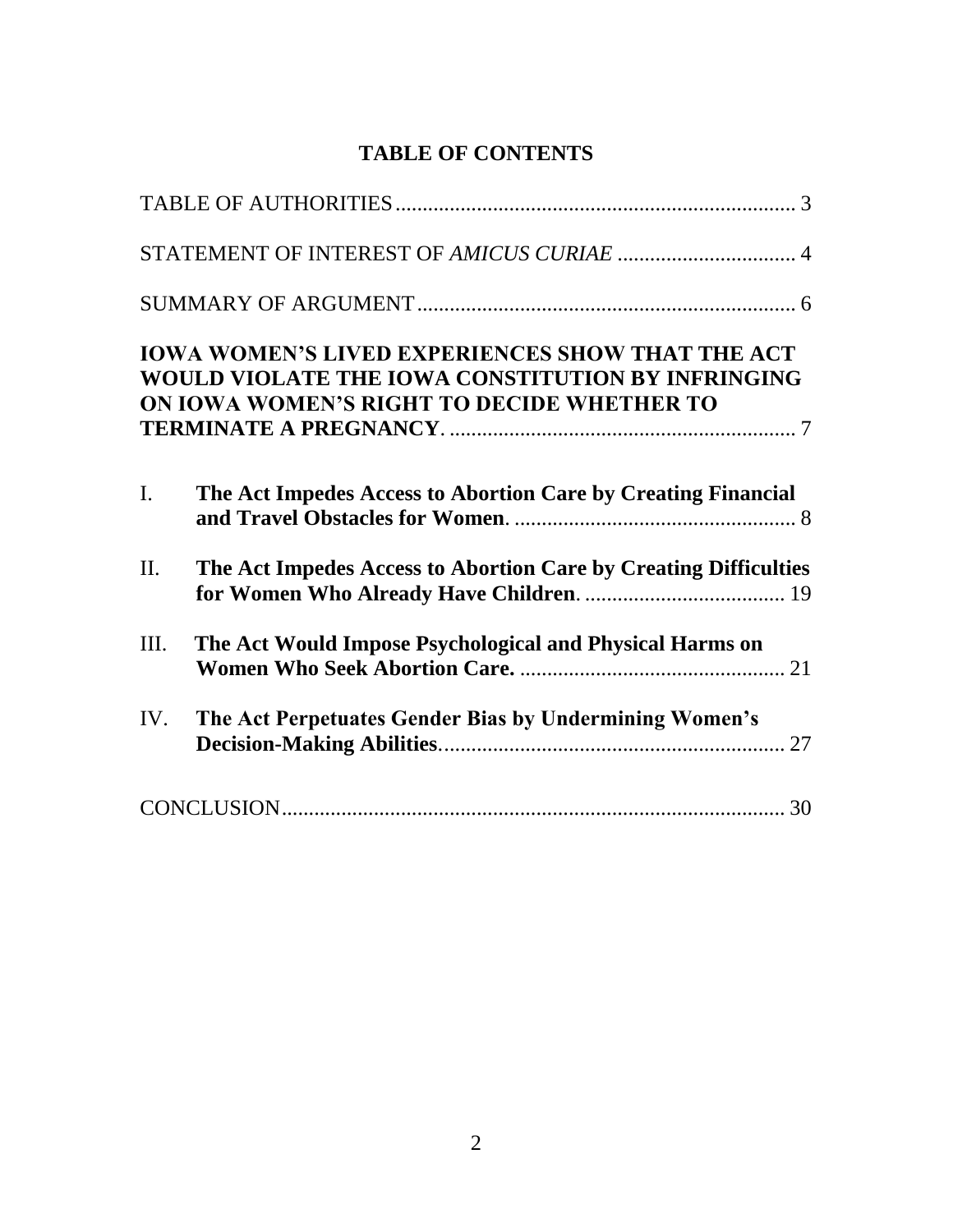# **TABLE OF AUTHORITIES**

# **CASES**

| Planned Parenthood of Middle Tennessee v. Sundquist, 38 S.W.3d 1, 23-24 |  |
|-------------------------------------------------------------------------|--|
|                                                                         |  |

# **STATUTES**

Section 1 of Senate File 471 (to be codified at Iowa Code § 146A.1).. passim

# **OTHER AUTHORITIES**

| Corinne H. Rocca et al., <i>Decision Rightness and Emotional Responses to</i>                                                                                                                                         |  |
|-----------------------------------------------------------------------------------------------------------------------------------------------------------------------------------------------------------------------|--|
| Abortion in the United States: A Longitudinal Study, PLOS ONE (Jul. 8,<br>2015),                                                                                                                                      |  |
| http://journals.plos.org/plosone/article/asset?id=10.1371%2Fjournal.pone.                                                                                                                                             |  |
| Jenna Jerman et al., Characteristics of U.S. Abortion Patients in 2014 and<br>Changes Since 2008, GUTTMACHER INSTITUTE 1, 7 (May 2016),<br>https://www.guttmacher.org/sites/default/files/report_pdf/characteristics- |  |
| NATIONAL ABORTION FEDERATION, CLINICAL POLICY GUIDELINES (2017),<br><i>available at https://prochoice.org/education-and-advocacy/cpg/</i> 4                                                                           |  |
| Sarah C.M. Roberts et al., <i>Utah's 72-Hour Waiting Period for Abortion</i> :<br>Experiences Among a Clinic-Based Sample of Women, 48 PERSPECTIVES                                                                   |  |
| Ushma D. Upadhyay et al., Denial of Abortion Because of Provider<br>Gestational Age Limits in the United States, Am. J. Pub. Health (Sept.                                                                            |  |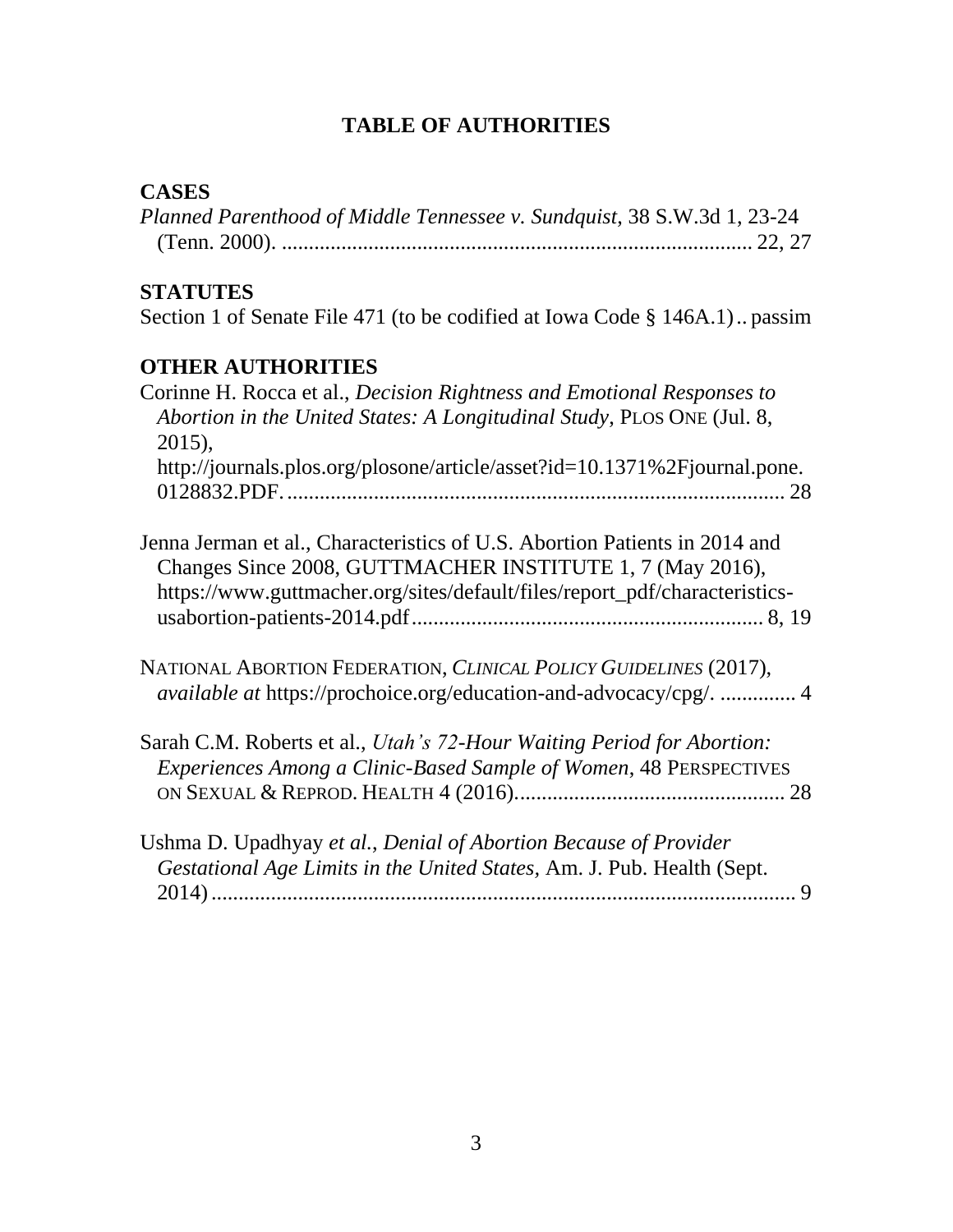#### **STATEMENT OF INTEREST OF** *AMICUS CURIAE*

The National Abortion Federation (NAF) is the professional association of abortion providers. Its mission is to ensure safe, legal, and accessible abortion care, which promotes health and justice for women. NAF's members include approximately 400 private and non-profit clinics, Planned Parenthood affiliates, women's health centers, physicians' offices, and hospitals. Together, NAF members care for approximately half of all women who choose abortion in the United States and Canada each year.

NAF is the leading organization offering accredited continuing medical education to health care professionals in all aspects of abortion care. All NAF members must maintain full compliance with NAF's Policies and Procedures to be considered members in good standing. NAF member facilities adhere to NAF's evidence-based *Clinical Policy Guidelines* (CPGs), <sup>1</sup> which set the

 $\overline{\phantom{a}}$ 

<sup>&</sup>lt;sup>1</sup> NAF's CPG's include standards for patient education, counseling, and informed consent. *See* NATIONAL ABORTION FEDERATION, *CLINICAL POLICY GUIDELINES* (2017), *available at* [https://prochoice.org/education-and](https://prochoice.org/education-and-advocacy/cpg/)[advocacy/cpg/.](https://prochoice.org/education-and-advocacy/cpg/) The CPG's do not require a mandatory waiting period. Rather, "[t]he practitioner must ensure that appropriate personnel have a discussion with the patient in which accurate information is provided about the procedure and its alternatives, and the potential risk and benefits. The patient must have the opportunity to have any questions answered to her satisfaction prior to intervention" and "[d]documentation must show that the patient affirms that she understands the procedure and its alternatives, the potential risks and benefits, and that her decision is voluntary." *See id.*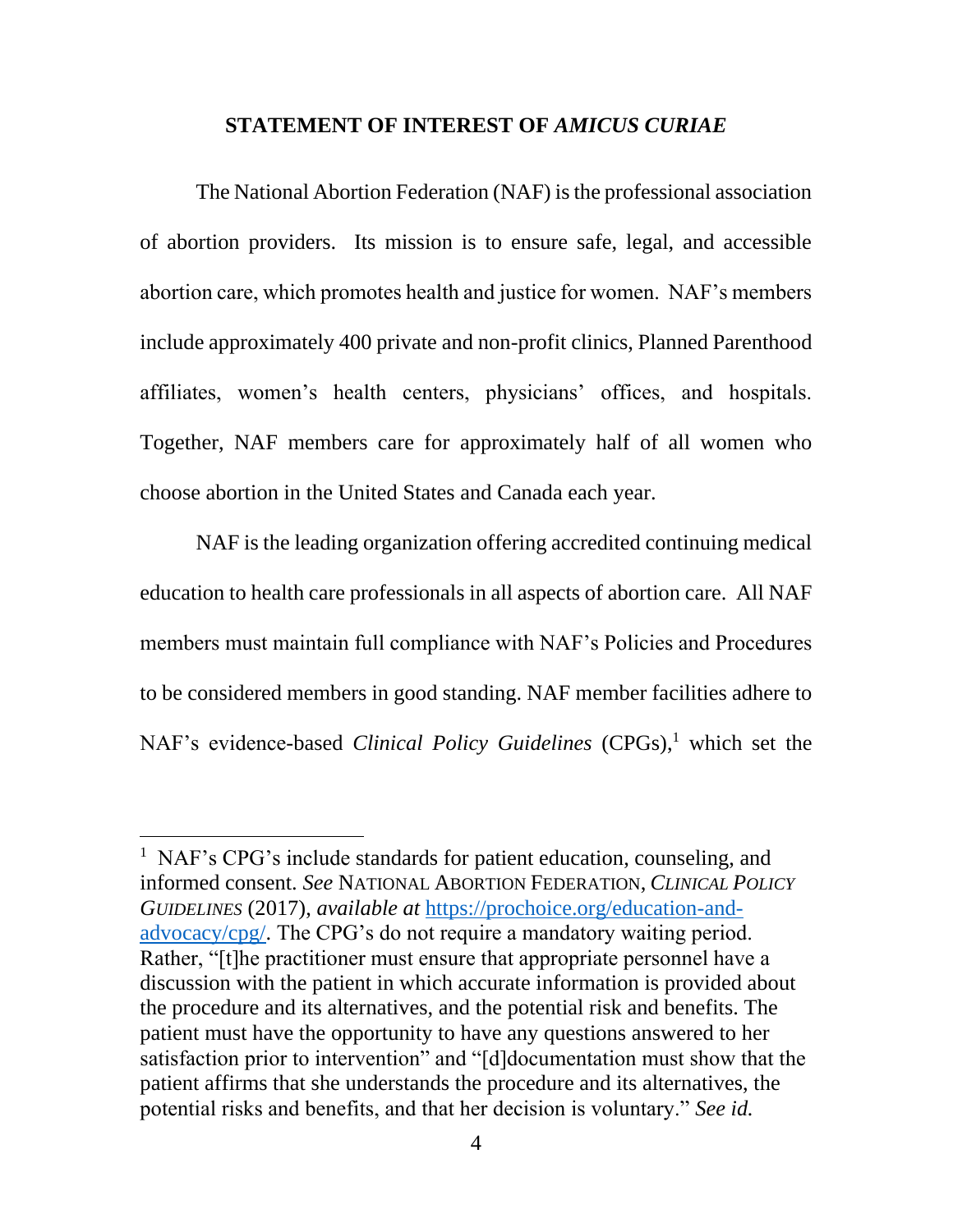standards for quality abortion care, as well as NAF's *Ethical Principles for Abortion Care.* NAF's Quality Assurance and Improvement (QAI) program conducts site evaluations, provides education for medical professionals, and identifies best practices for abortion care. Through this process, NAF is able to certify that its members are in compliance with evidence-based standards, which allows them to provide the highest quality care.

Through its supporting organization, the NAF Hotline Fund (the Hotline), NAF also operates a toll-free hotline, which was established in 1979 to help women access unbiased information and referrals to NAF member providers offering safe, high-quality abortion care. The Hotline receives thousands of calls each week from women, their partners, families, and friends. It offers factual information about pregnancy and abortion; confidential, nonjudgmental support; referrals to quality abortion providers in the caller's area; limited financial assistance for abortion care; help in understanding state abortion restrictions; and case management for women with special or unique needs.

NAF and its members share a direct and deep-seated interest in this litigation—and in women's access to safe, legal abortion care in Iowa. Given its extensive experience with abortion patients, NAF can assist this Court in addressing the issues presented in this case by providing Iowa women's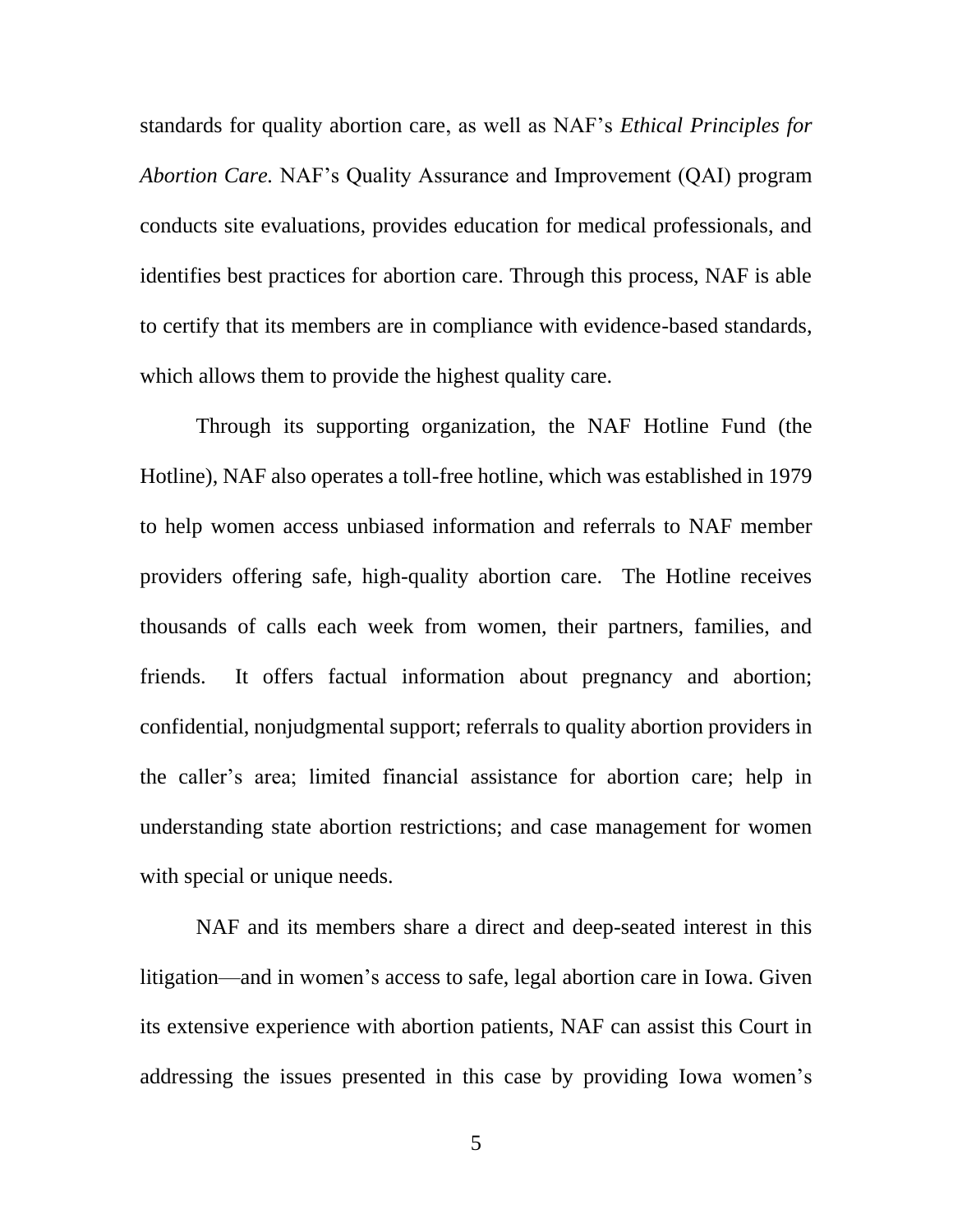experiences with obtaining abortion care. Through the lived experiences of these women, whose stories were collected in July 2017, NAF will demonstrate how the challenged law infringes on the protected right to access abortion care.

No party's counsel authored this brief in whole or in part nor contributed money to fund the preparation or submission of this brief. No person other than the *Amicus Curiae* and Counsel have contributed anything to fund the preparation or submission of this brief.

#### **SUMMARY OF ARGUMENT**

NAF has spoken with many Iowa women who would have been directly burdened by Section 1 of Senate File 471 (to be codified at Iowa Code § 146A.1) (hereinafter the "Act"). Their personal stories, some of which are recounted below, illustrate that existing barriers to abortion care burden Iowa women financially, physically, and psychologically. Their firsthand accounts of the burdens they experienced and of the additional barriers a 72-hour waiting period and two-visit requirement would impose clearly demonstrate that the Act, if permitted to go into effect, would exacerbate existing barriers and severely infringe on Iowa women's access to abortion.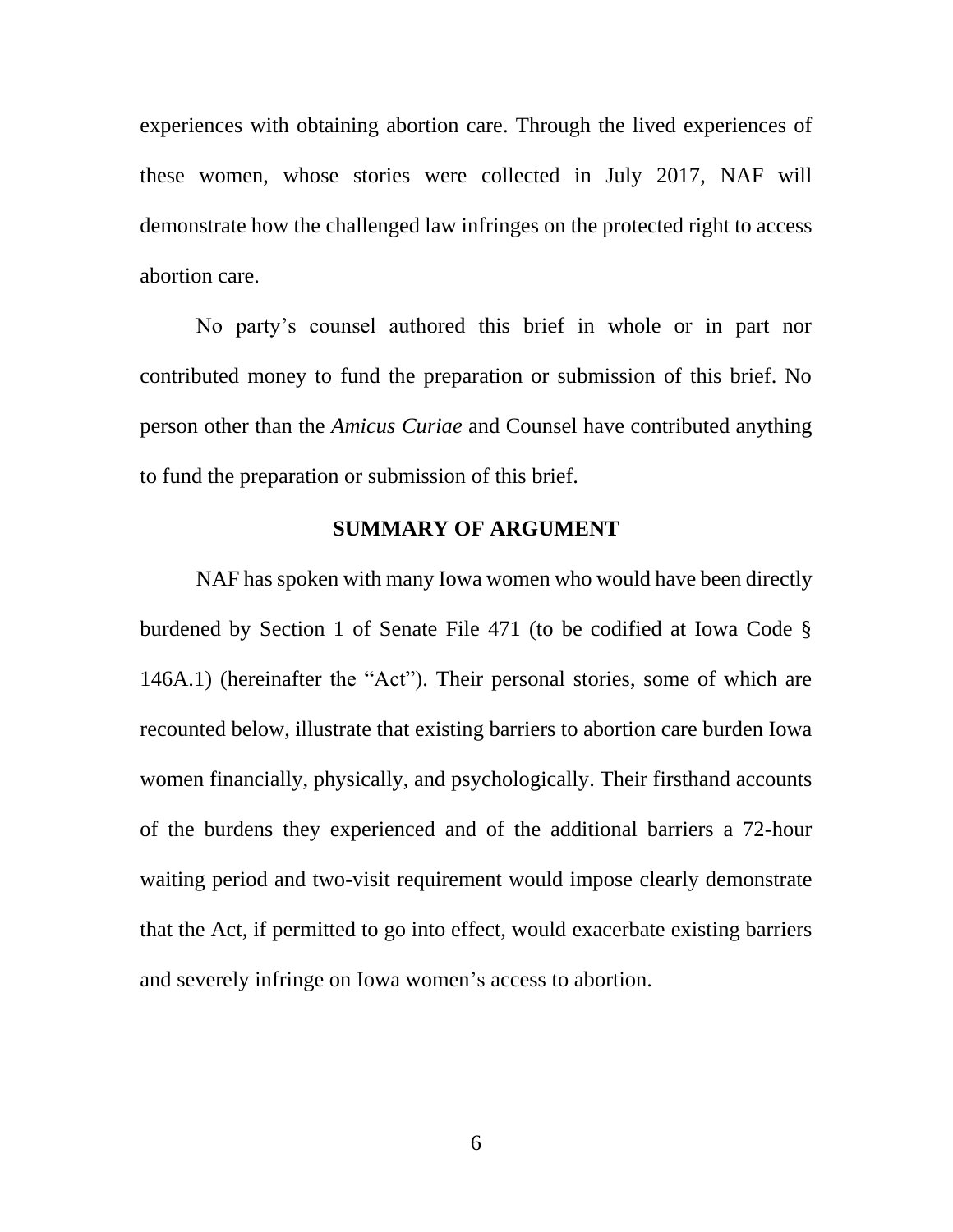#### **ARGUMENT**

## **IOWA WOMEN'S LIVED EXPERIENCES SHOW THAT THE ACT WOULD VIOLATE THE IOWA CONSTITUTION BY INFRINGING ON IOWA WOMEN'S RIGHT TO DECIDE WHETHER TO TERMINATE A PREGNANCY.**

The Act requires that abortion providers "obtain written certification from the pregnant woman" – at least 72 hours prior to her abortion procedure – that she has had an ultrasound and received the state-mandated information about alternatives to abortion. The Act, in effect, requires a woman seeking abortion care to delay her procedure by *at least* 72 hours and to make an additional medically unnecessary trip to her healthcare provider.

The purpose of this brief is to illustrate some of the ways in which Iowa women would be affected by the Act if it was permitted to go into effect. Through its relationships with Iowa clinics and the Hotline, NAF collected stories from patients who experienced obstacles accessing abortion care. Their stories show that additional burdens – which would be experienced if the challenged law were to go into effect – would not be an inconvenience that could be easily overcome, particularly for women who are low-income or live in rural communities. Rather, it would be a substantial obstacle that could cause many women to effectively lose access to safe, affordable, and timely abortion care.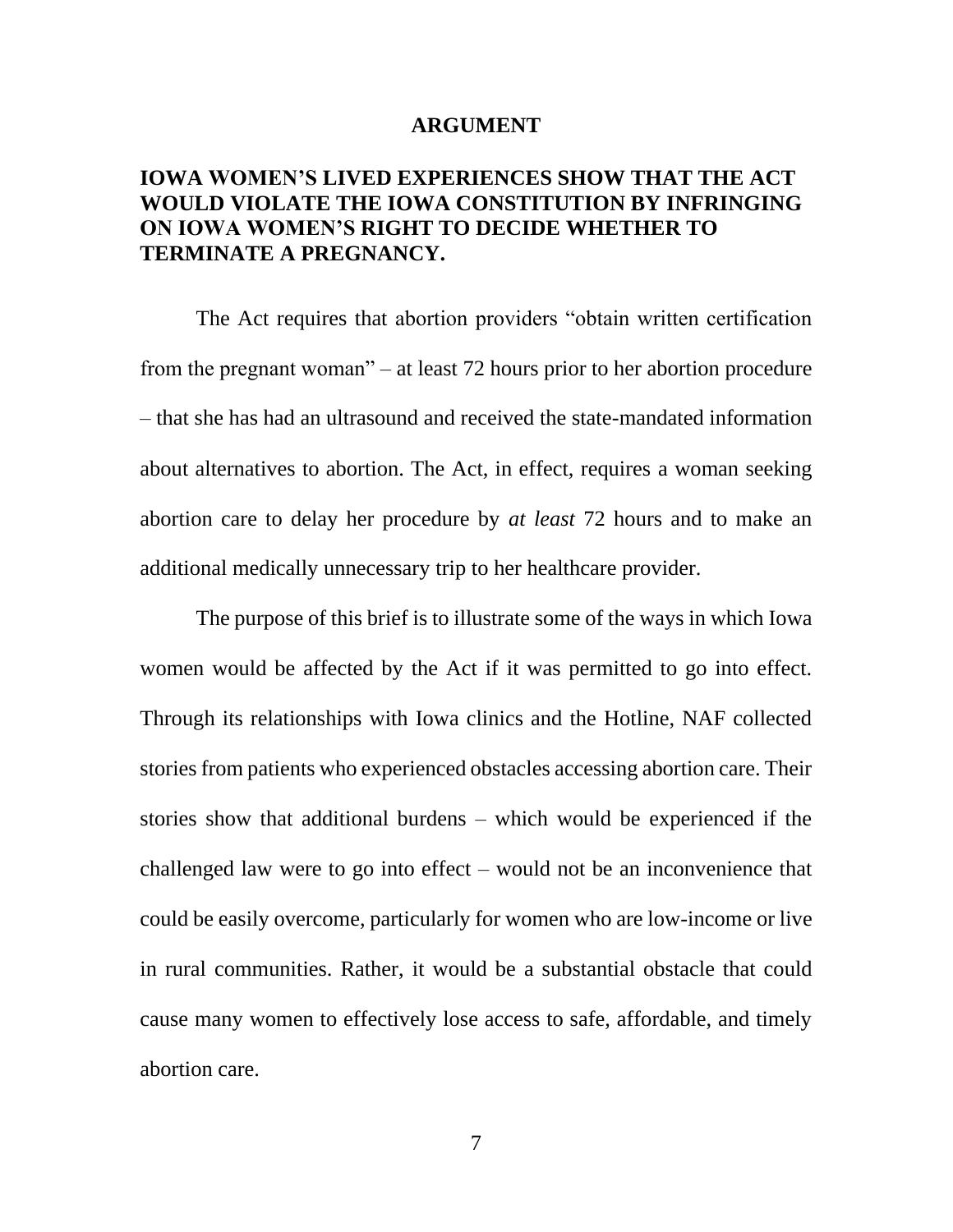# **I. The Act Impedes Access to Abortion Care by Creating Financial and Travel Obstacles for Women.**

Iowa women already face significant barriers to obtaining safe and legal abortion care. Many women tell NAF about the financial impact accessing abortion care has on them. <sup>2</sup> That impact is compounded by the fact that the majority of women who seek abortion care are low-income. In 2014, 75% of abortion patients were low-income. 3

Because of the limited access to abortion care in Iowa, 4 Iowa women not only have to pay for their abortion care, but many also have to find enough money to travel to a facility. Frequently women must miss additional days of work for that travel, which many can neither arrange nor afford. Women who

 $\overline{\phantom{a}}$ 

<sup>&</sup>lt;sup>2</sup> The NAF Hotline heard from over 200 Iowa women seeking abortion care in 2016; all of those women were experiencing financial hardships and/or difficulty gathering enough funds for their care.

<sup>3</sup> Jenna Jerman et al., Characteristics of U.S. Abortion Patients in 2014 and Changes Since 2008, GUTTMACHER INSTITUTE 1, 7 (May 2016), https://www.guttmacher.org/sites/default/ files/report\_pdf/characteristicsusabortion-patients-2014.pdf [hereinafter "Guttmacher Study"]. Forty-nine percent of abortion patients were living at less than the federal poverty level, and 26% were living at 100-199% of the poverty level. *Id.* at 7 ("a family of two with an income of \$15,730 or less was considered poor in 2014; a family of four meets this threshold with an income of \$29,820" under federal poverty guidelines). The majority of patients paid for their abortion care out of pocket. *Id.* at 1, 9-10.

<sup>&</sup>lt;sup>4</sup> Abortion care is currently available in only a few Iowa cities: medication abortion is available in Des Moines, Iowa City, Ames, Bettendorf, (Quad Cities), Cedar Falls, and Council Bluffs; surgical abortion is available only in Des Moines and Iowa City.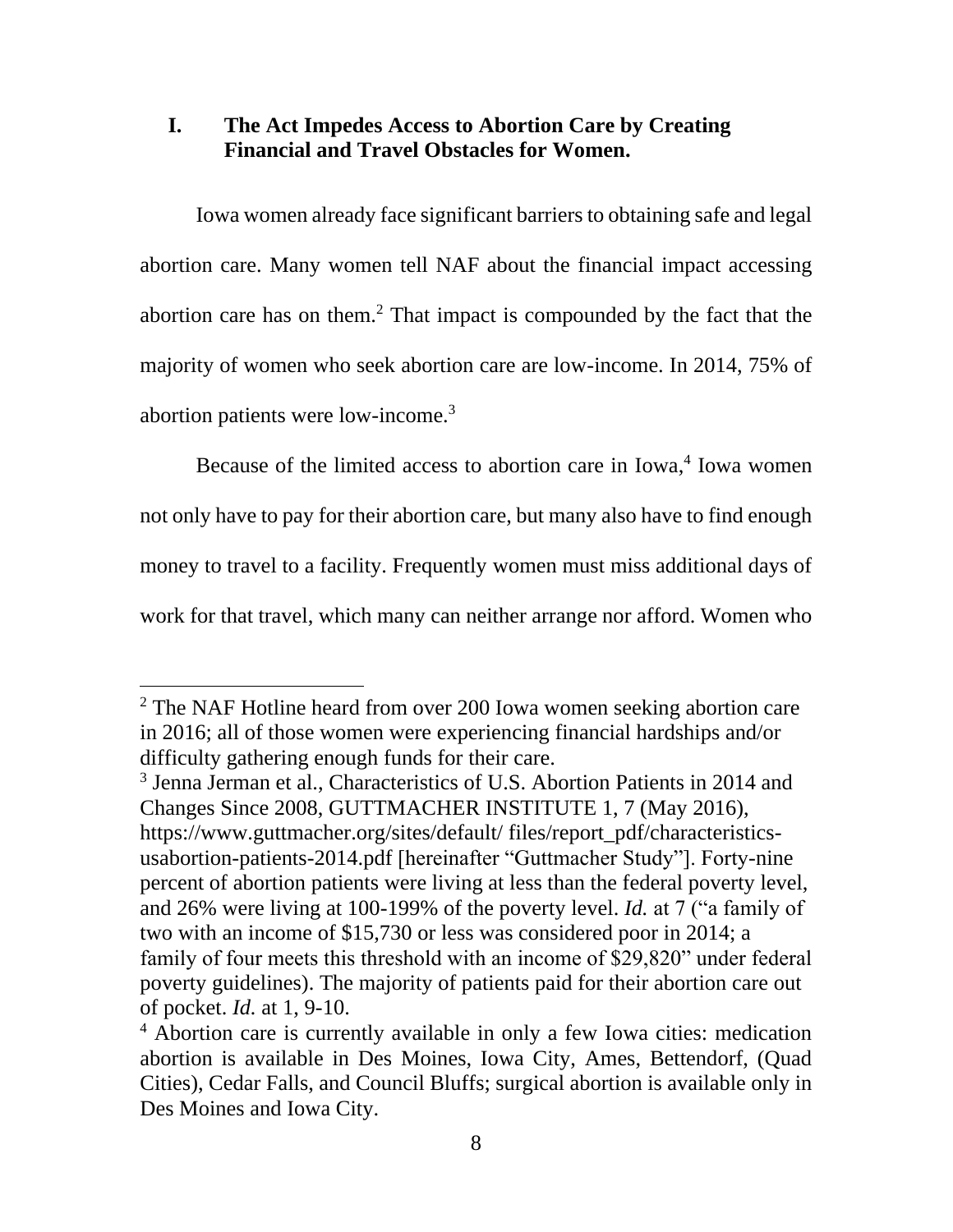live far away from a facility may additionally have to pay for overnight accommodations. Even without a mandatory 72-hour delay in effect, raising the money necessary for travel, in addition to health care costs, already delays many women from accessing care in a timely manner.

Further compounding the delays and financial obstacles are the increased costs and limited availability of the procedure as gestation advances. Delays can increase cost because later abortion procedures are lengthier and sometimes require additional personnel.<sup>5</sup> Thus, the damage is two-fold: in addition to making abortion care harder to obtain and pushing women into later procedures – some into their second trimester – the Act would also increase the cost for many women – which would further delay women as they organize the additional money. Likewise, although abortion care is extremely safe, the risk of complication increases as access is delayed and the pregnancy advances. If put into effect, the Act would not only exacerbate existing financial obstacles for patients seeking abortion care by requiring women to raise at least twice as much money for extra clinic visits and potentially later, more expensive procedures, it would be more difficult for many women to get

 $\overline{\phantom{a}}$ 

<sup>&</sup>lt;sup>5</sup> Because later abortions are more complex procedures, often occurring over 2 or more days, they are also more costly. *See* Ushma D. Upadhyay *et al.*, *Denial of Abortion Because of Provider Gestational Age Limits in the United States,* Am. J. Pub. Health (Sept. 2014).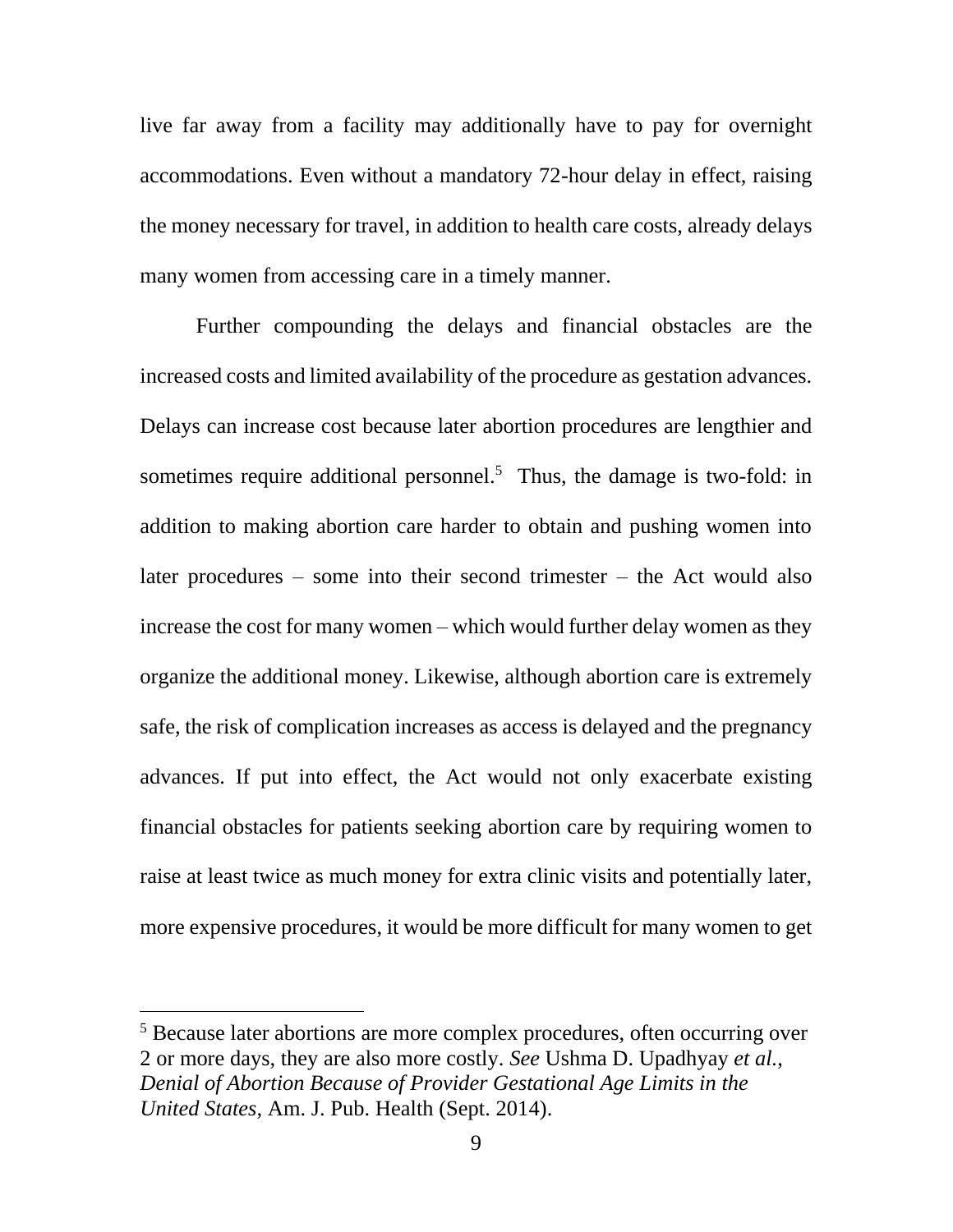abortion care as early as they would like. As a result, fewer women could access early medical abortion and others may not be able to access surgical abortion before Iowa's gestational limit. Currently, many women tell the Hotline and NAF member clinics that they opt for surgical abortion care because they cannot come in for a medical abortion follow-up visit; many women cannot obtain time off, secure child care, or gather the funds to pay for travel and lodging for an additional clinic visit.

Because the Act mandates that a woman attend a second clinic visit to obtain abortion care, it needlessly imposes the same barriers for surgical abortion as already exist for medical abortion. The Act would add an additional visit for either medical or surgical abortion, exacerbating the burden of accessing abortion care and likely putting medical abortion and surgical abortion out of reach for many women.

\* \* \* \* \*

The following stories demonstrate some of the existing financial and travel-related barriers that Iowa women face when trying to access abortion care.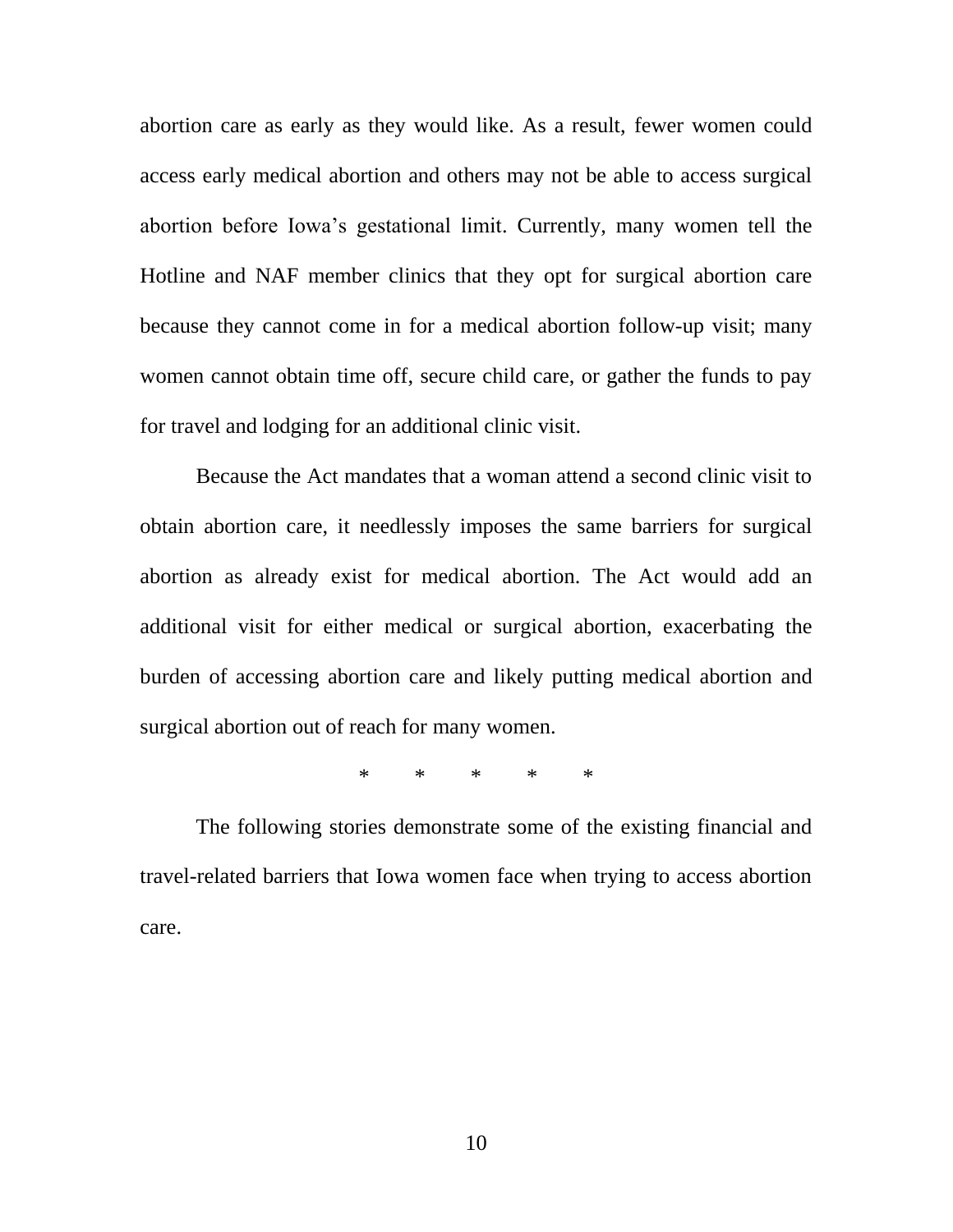### *"Jenna"<sup>6</sup>*

 $\overline{\phantom{a}}$ 

Jenna is 17 years old and a rising college freshman. When she missed her period for the first time in her life, she had a bad feeling. A visit to her doctor confirmed the results of an at-home test: she was pregnant. Jenna did not decide on a course of action right away, but took a few days to consider her options.

Jenna is estranged from her family and lives on her own. She supports herself by working at a fast food restaurant, but had begun to get sick at work due to her pregnancy. She does not have the funds to raise a child, and was worried about losing her job and only source of income if she remained pregnant. She learned that as a minor who does not have a relationship with her parents, she would have to clear a lot of hurdles in order to receive a judicial bypass to obtain an abortion without a parent's consent. While she was scared to go to court for the judicial bypass proceedings, she ultimately decided that an abortion was her best option.

After researching abortion providers in her area and reading about the judicial bypass process, Jenna went to the county courthouse on her own. She was prepared to answer questions that might be asked of her, and

<sup>6</sup> Patient names placed in quotation marks have been changed to protect their privacy.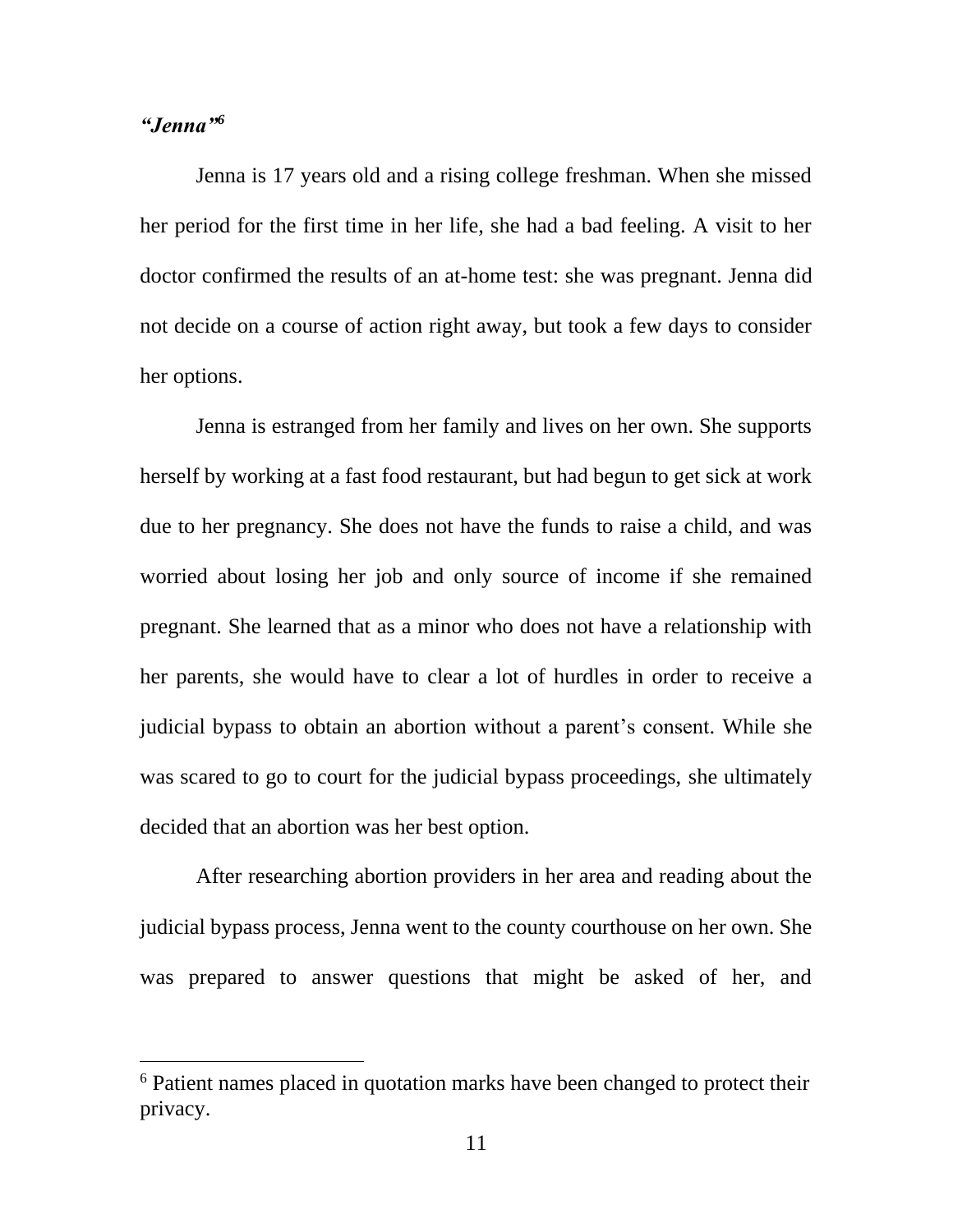demonstrated to the court that she had put together a plan to access the care she needed. Jenna was relieved when the judge granted her bypass; she called the Emma Goldman Clinic immediately after she left the court to make her appointment. Jenna's scheduling options were limited because her car could not handle the 30-mile trip to the clinic, and she had to rely on her friend for a ride. Fortunately, she was able to coordinate her appointment with her friend's day off from work, and obtain her abortion care. Because of her limited resources and lack of familial support, Jenna commented that "it would [have been] hard to come back [to the clinic] multiple times."

## *Emily*

Emily, a full-time student in Iowa City, works between 50 and 60 hours a week in order to put herself through school. Teaching is her passion, and she has recently been accepted to an exclusive graduate program in education. Emily was on birth control and so busy managing her hectic work and school schedule that she did not immediately recognize the symptoms she had been experiencing in recent weeks as pregnancy. However, when she did decide to take an at-home pregnancy test, that test – and then another – confirmed that she was in fact pregnant. Emily discussed the situation with her boyfriend and scheduled a consult appointment at the Emma Goldman Clinic to learn about her options.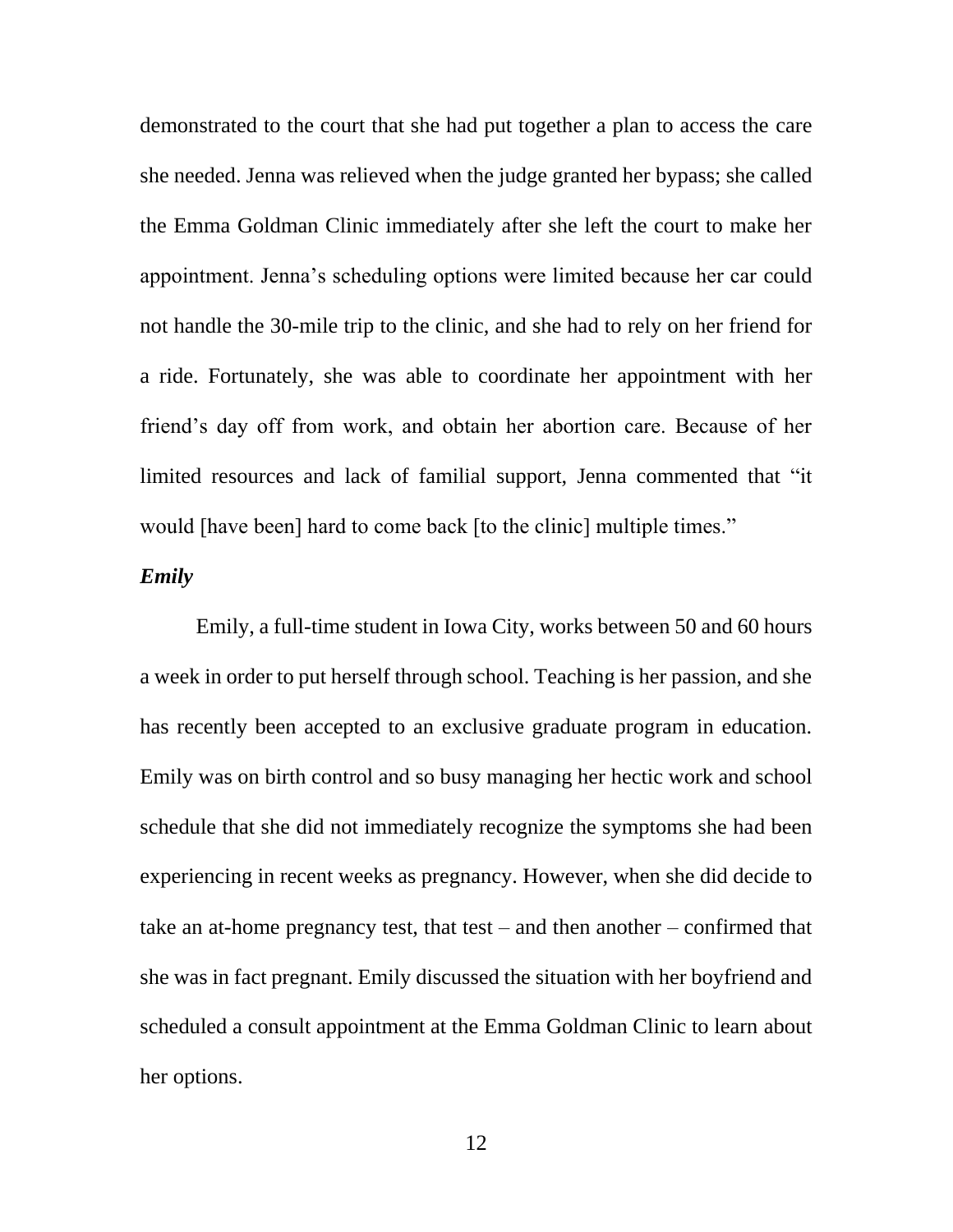After her consult at Emma Goldman, Emily took the time she needed to consider her options. While she felt that having a baby would be "the best thing in the world if [she] had the resources," she knew that this was not the right time for her to become a parent. Abortion care was an option, but the cost was problematic; she already had to work over fifty hours a week just to afford her tuition, rent, and expenses, and had begun to miss work and lose wages due to her worsening pregnancy symptoms. She considered adoption, but knew that it was not feasible for her; she had no family or support system in her college town, and did not have the financial, physical, or emotional means to continue her pregnancy for nine months while working and pursuing her education.

While considering her options, Emily decided to obtain an ultrasound, and in order to save money, she went to another local clinic—a crisis pregnancy center, or CPC—that advertised free ultrasound services on a billboard downtown. After learning that she was considering abortion, the CPC employed a number of tactics to delay and dissuade Emily from accessing abortion care: she was made to attend multiple appointments, during which staff provided gruesome, medically-inaccurate descriptions of abortion procedures, pressured her to give birth and place the child for adoption, questioned her about her religious beliefs and prayed for her, and made her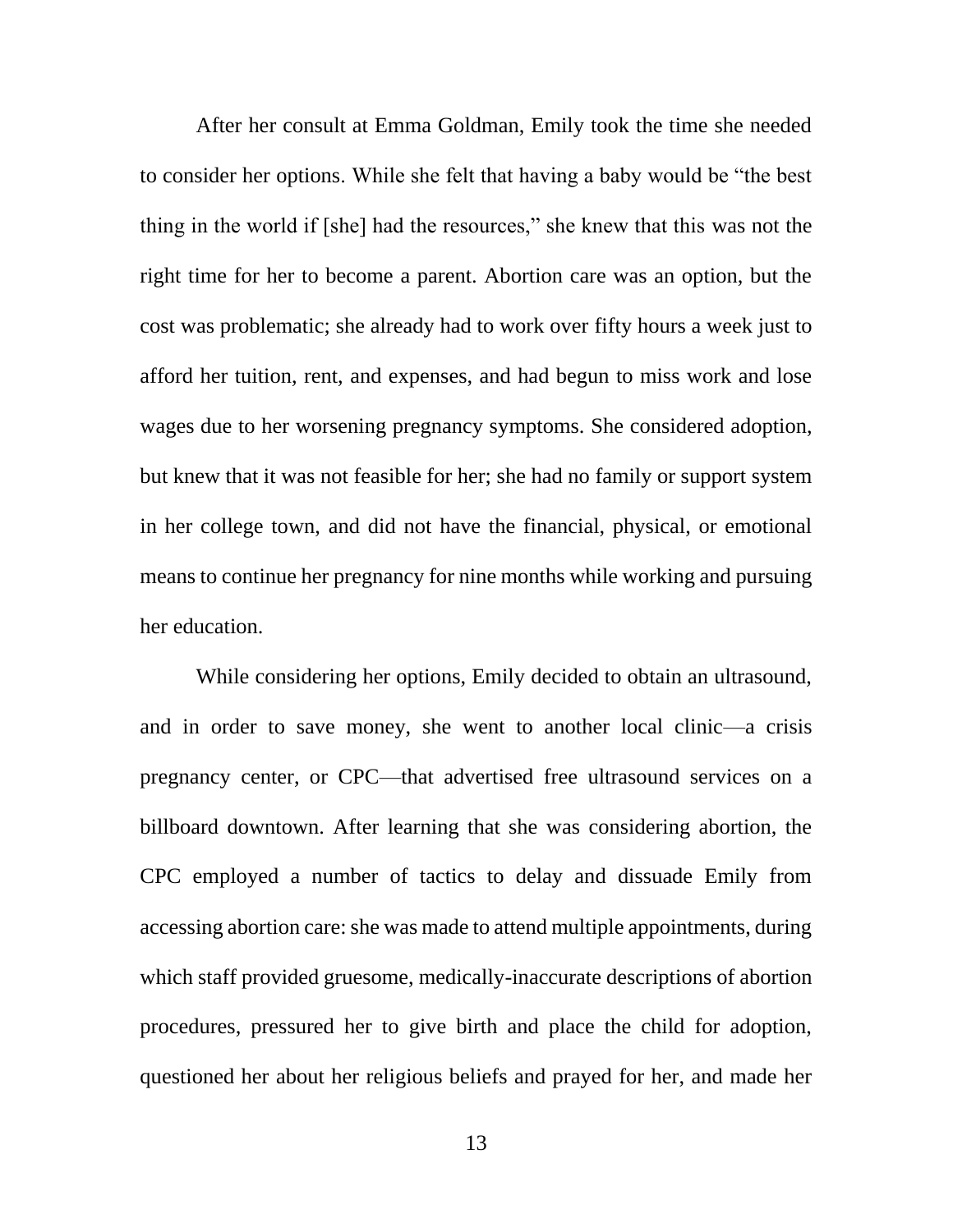feel "very shut off, guilty, and less than." Emily cried for hours each time she left the CPC, but continued to consider all of her options, including abortion care.

Ultimately, Emily decided that having an abortion was her best and only choice. She took on debt to afford the procedure, having been unable to work her usual hours because she was feeling too sick and tired due to her pregnancy. Resolved in her decision and confident that it was the best one that she could make for herself, Emily returned to the Emma Goldman Clinic to obtain her abortion care nearly a month after her initial consult.

## *Marquise*

Marquise is in college in Iowa City studying to become a nurse. When she found out that she was pregnant she wasn't sure what she wanted to do; she lives paycheck to paycheck on her own, is not in a relationship, and knew that she would not be able to care for a child. She took some time to reflect on her options, and by the next day she "knew [she] had to" have an abortion. While she was saddened at the decision because she identifies as a religious person and felt that having an abortion was in conflict with her religious beliefs, Marquise was confident that "it wouldn't be right to bring a child into this world knowing [she] couldn't provide for them the way [she wants] to."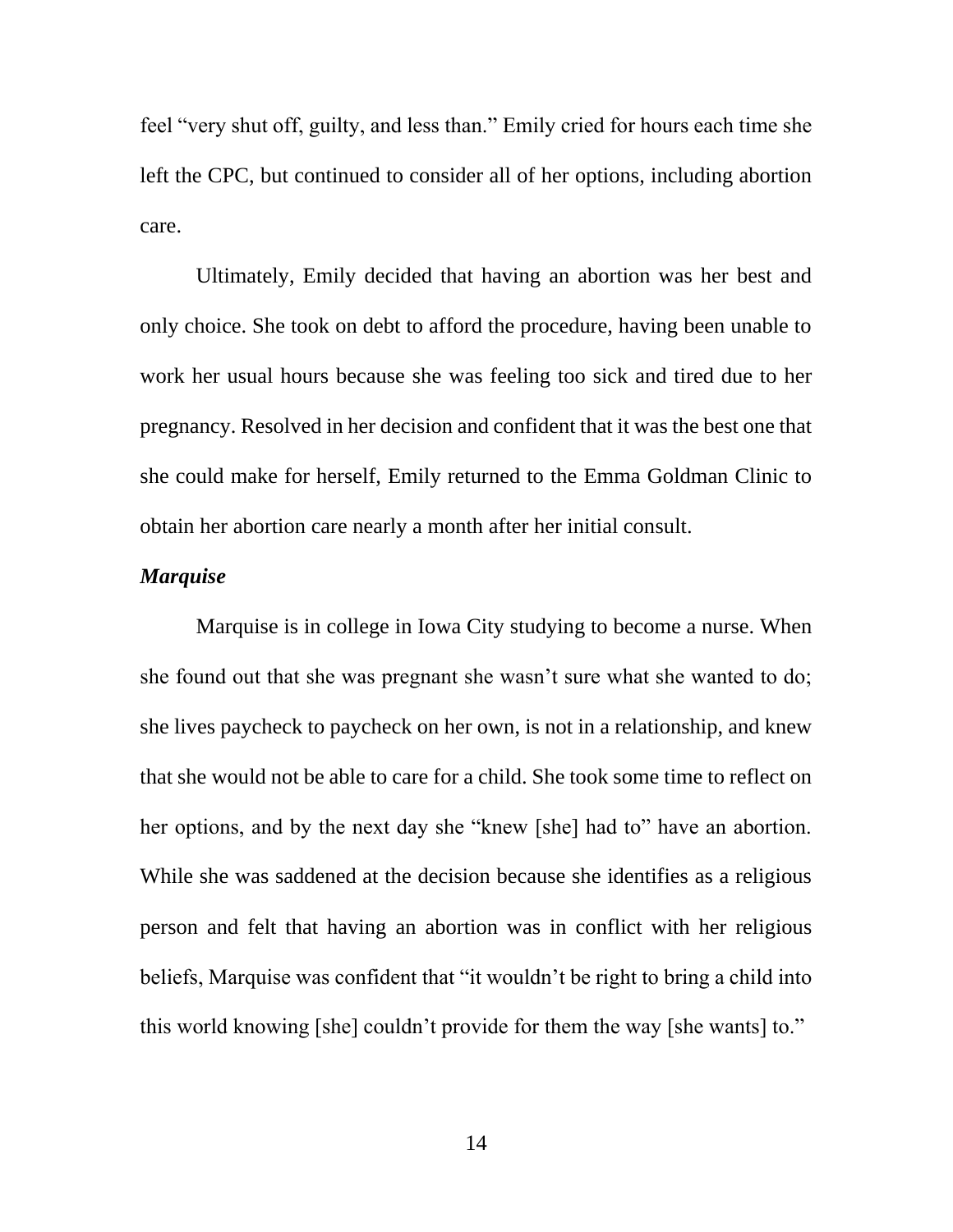Even though Marquise is fortunate to live in Iowa City, near one of the few Iowa abortion providers, she still had to wait two weeks between making her decision to terminate her pregnancy and ultimately receiving her care. During that two weeks, she had passed the 10-week gestational limit for medical abortion care and would now need a more expensive procedure.

Despite experiencing a shorter wait time than many other Iowa women because she lived in a major metropolitan area, Marquise acknowledged the stress that the two-week delay caused her; she felt she "already had waited a long time, and the longer [she] waited the harder it was to handle" the situation emotionally.

#### *"Jessie"*

Jessie is 18 and was living at home for the summer and preparing to start college in the fall at the time she accessed her abortion care. She had learned that she was pregnant a few weeks before her appointment at the Emma Goldman Clinic, when she had decided to take a pregnancy test because her period was late. Jessie did not feel that she was ready to become a parent and was focused on starting her freshman year. She knew right away that she wanted to have an abortion, but before she could schedule an appointment she had to come up with the money to pay for her care, which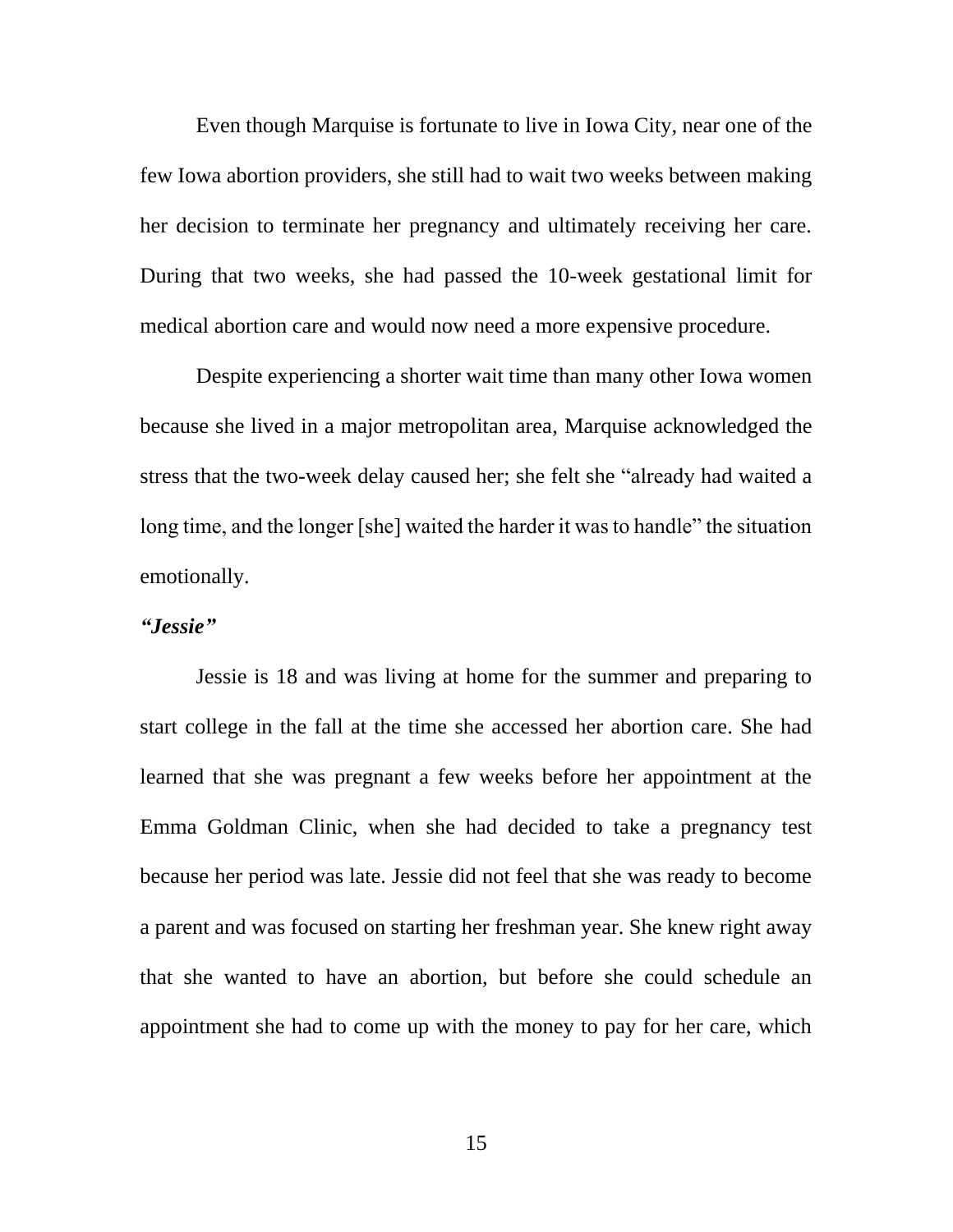was especially difficult because she needed to keep both her pregnancy and her decision to access abortion care a secret from her parents.

Jessie was raised in an extremely strict and religious household, and she knew that if her parents found out about her situation they would be profoundly disappointed, and would likely act to prevent her from obtaining the abortion; it was paramount that she "figure out a way to do this without having to tell them." Jessie's parents afforded her very little personal privacy at home and kept a close watch on her spending, whereabouts, and even her menstrual cycle. She had to fake having her period in order to keep them from discovering her pregnancy, and could not ask them for money to put towards her procedure without raising suspicion.

After working for weeks to raise funds on her own and being forced to reschedule her appointment several times because she did not yet have the money she needed, Jessie used her entire savings and the assistance of multiple abortion funds to pay for her care. On the day of her procedure, she told her mother that she was driving to Iowa City—about an hour away from her hometown—to shop with friends. Having to make a second visit to the clinic would have been prohibitive for Jessie; she could not have justified a second trip to Iowa City in the same week to her family, nor could she have come up with the gas money to pay for additional travel. Jessie recounted that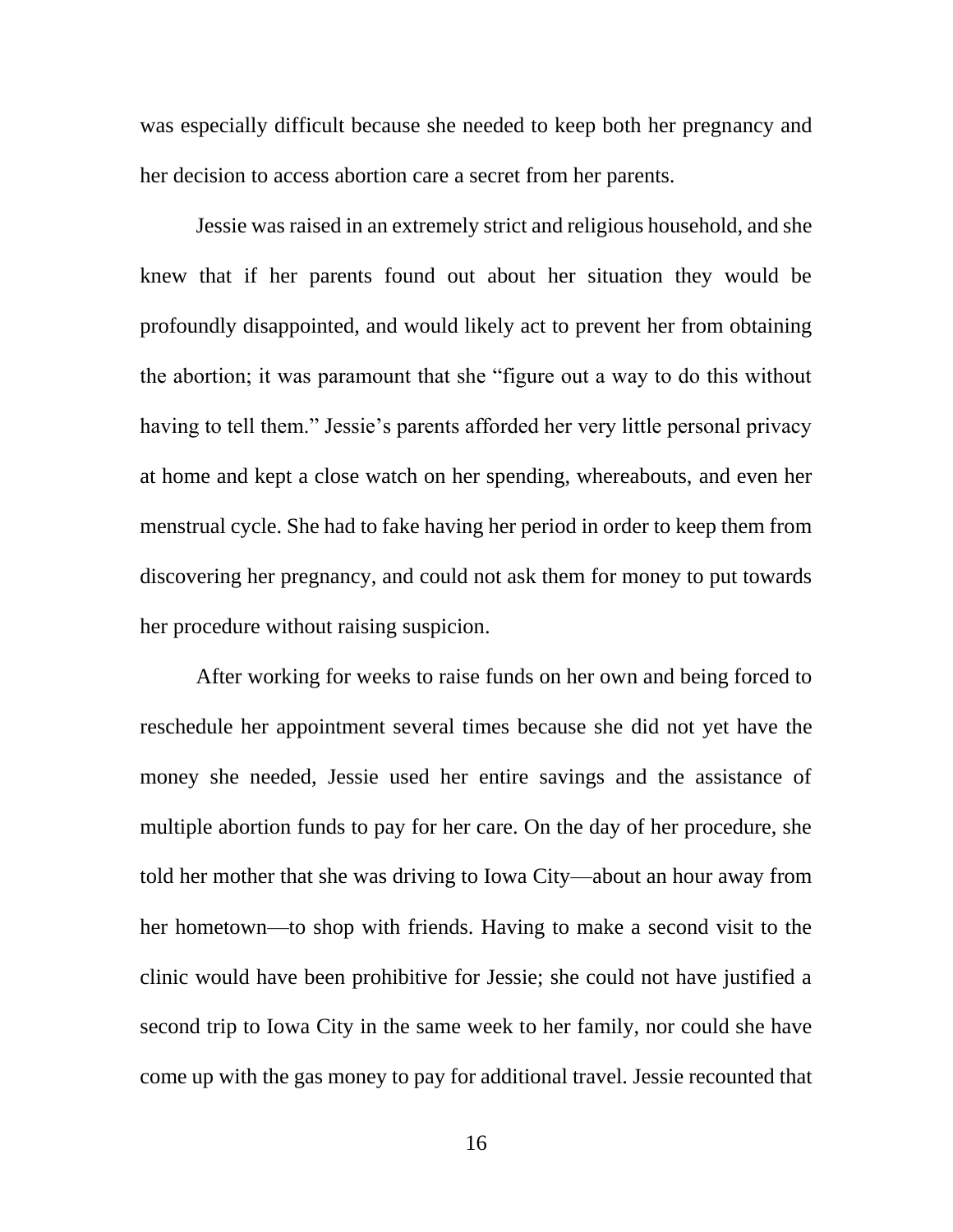"A 72-hour wait would make things a lot harder, but it wouldn't change [her] mind."

## *"Jaclyn"*

Francine Thompson, the Director of Health Services at the Emma Goldman Clinic, recounts a patient who called the clinic numerous times on the morning of her appointment in July, frantic that she might be delayed while traveling to the clinic from her rural community, and would not be able to obtain the care she desperately needed. The patient, Jaclyn, rarely drives, is not comfortable driving long distances, and does not own a car capable of making an hours-long trip on the highway. She was forced to rent a car—an extra expense that proved to be a considerable hardship for her—and find someone to drive her to the clinic. Anxious about making such a long trip, Jaclyn called Emma Goldman no fewer than ten times on the morning of her appointment, expressing her distress over the travel barriers she faced and her worry that she might get lost or stuck in traffic on her way to Iowa City, be late for her appointment, and be unable to access her procedure. Fortunately, despite the logistical and financial hurdles she faced, Jaclyn successfully rented a car and traveled to the clinic with her companion for her appointment. However, "had [Jaclyn] had to make two visits, she would have been dealing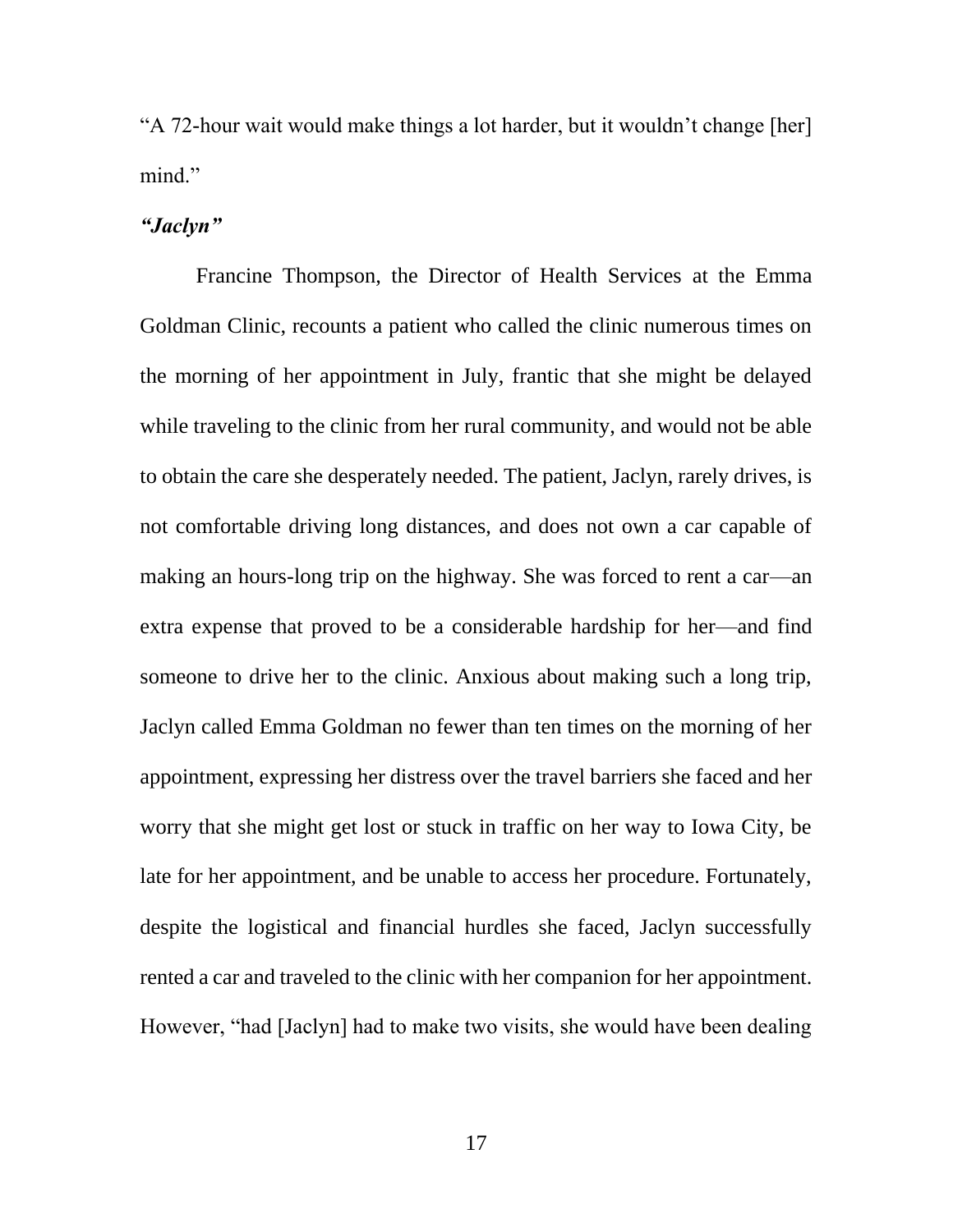with significant barriers and likely would have been unable to actually come to her appointment."

## *"Catherine"*

Francine Thompson recalls another patient who was delayed from accessing her care for over two weeks due to the deceptive tactics of a nearby Crisis Pregnancy Center (CPC). On the day of her appointment at Emma Goldman, Catherine was stopped outside of the clinic by an anti-choice protester, who falsely informed her that she could obtain both her ultrasound and abortion care for free at Informed Choices, the local CPC. Since the cost of her abortion care was a burdensome expense for Catherine this was an attractive offer, and instead of entering the Emma Goldman Clinic she opted to drive to Informed Choices for the free abortion care she had been promised. There, the anti-abortion staff purposely kept her waiting for hours so she would miss that day's appointment times at Emma Goldman, where staff had assumed that she was a no-show — "until she showed up irate" at having been deceived and delayed. Unfortunately, she had missed the last appointment of the day, and was forced to reschedule her care. The next available appointment was the following week, and the delay meant that Catherine would require a more costly procedure. Unable to afford the new cost of her care, Catherine was forced to delay her appointment by yet another week while she worked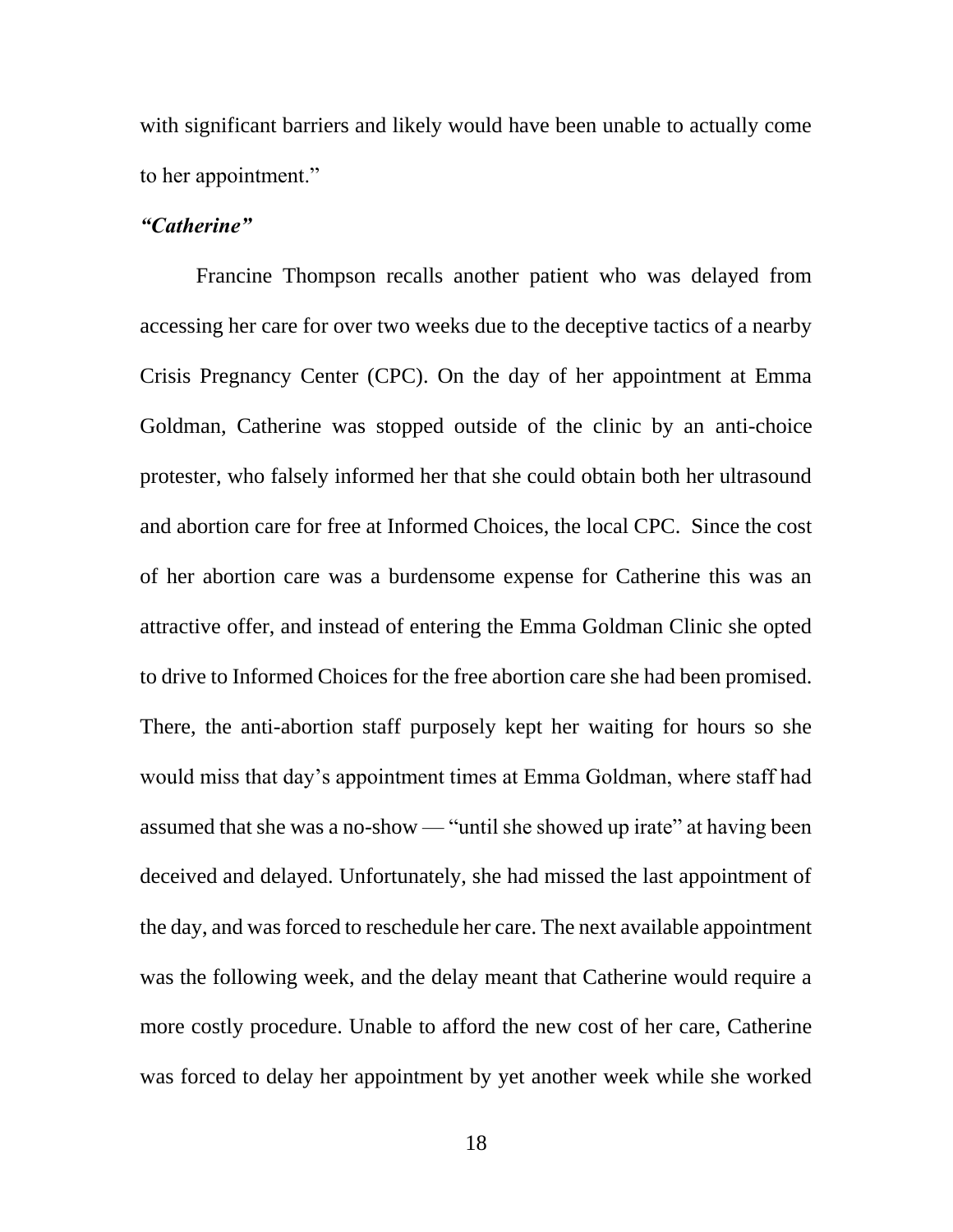to raise the additional funds to cover the difference. Fortunately, despite extensive unnecessary delays and associated burdens caused by the dishonesty and deception of the CPC, Catherine was ultimately able to access the care she needed.

\* \* \* \* \*

These accounts illustrate the financial and travel burdens that already exist for Iowa women who seek abortion care. Further difficulties that would be created by the Act go far beyond obstacles that women face ordinarily when seeking medical care; rather these burdens are additional and needless hurdles imposed with no corresponding benefit to women.

# **II. The Act Impedes Access to Abortion Care by Creating Difficulties for Women Who Already Have Children.**

Many women who seek abortion care already have children.<sup>7</sup> In 2014, 59% of abortion patients had at least one previous birth.<sup>8</sup> As "Julie's" story shows, Iowa women who already have children experience the same financial and travel barriers as other women, but also face the increased cost, practical difficulty, and stress, as a result of being away from their children and arranging childcare.

 $\overline{\phantom{a}}$ 

<sup>7</sup> Guttmacher Study at 1, 7.

<sup>8</sup> *See* Jerman*.*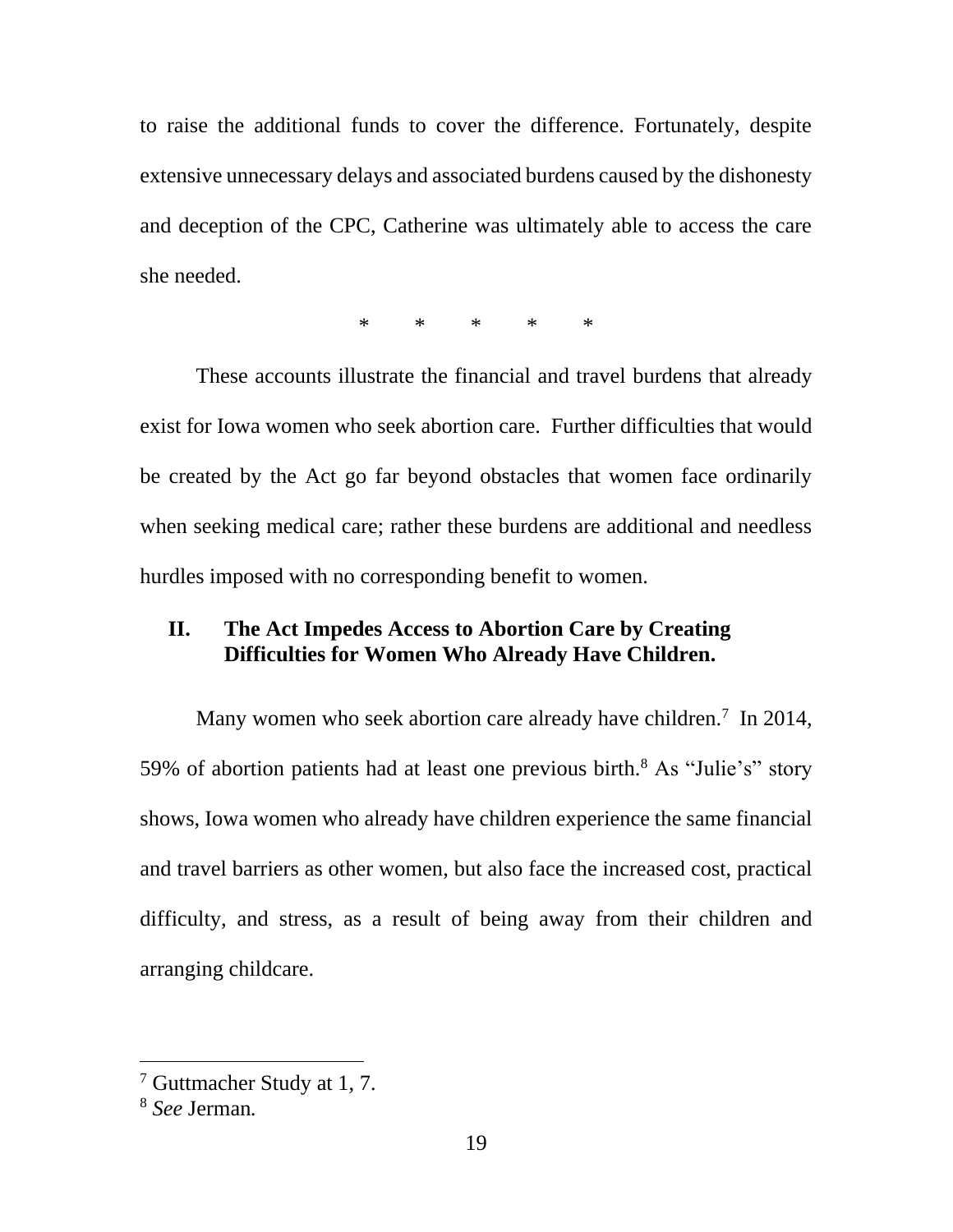#### *"Julie"*

Julie, a single mother, recognized the symptoms she had been having from her previous pregnancy and took two at home tests that confirmed the news. The decision to have an abortion "was obvious for [her] at this point" in her life: she is "a single mom with a 12 year old child, [had] no desire to start over again, [was] not in a relationship," and concluded that "this was not good timing" for a new baby. Julie confided in a friend who suggested that she contact the Emma Goldman Clinic, where she was able to get an appointment.

Finding out that she was pregnant had been stressful, and Julie "felt better once [she] had a plan in place" to access her abortion care. However, coming up with the money to pay for her care proved to be very difficult, and she was forced to postpone her appointment for a week due to uncertainty over funding. Julie had only recently started her job and could not afford to miss any work. She lives 45 minutes away from Iowa City, so traveling to the clinic meant taking an entire morning of unpaid time off between driving time and her actual appointment, and she also needed to arrange and pay for additional childcare for her son. Fortunately, a friend loaned Julie the money she needed for her procedure, and she was able to access her abortion care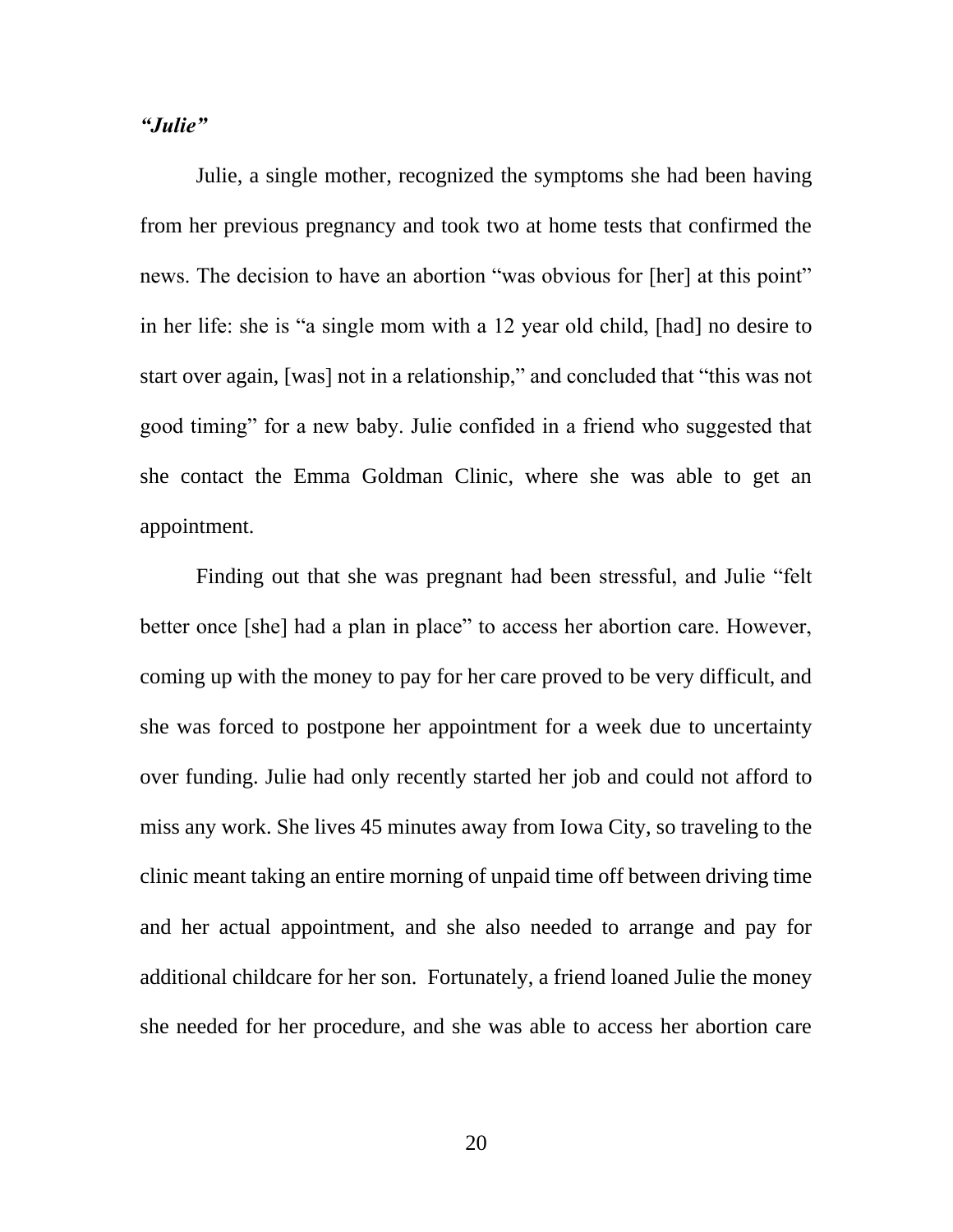without further delay. Unable to afford any additional time off, Julie returned to work directly after her procedure.

\* \* \* \* \*

The obstacles for women like "Julie" would be intensified if the Act was permitted to go into effect. The Act would result in women with children spending more of their money and time – that would have normally been reserved for their children – on additional costs, including additional childcare, as a result of a medically unnecessary state-imposed requirement. It is clear that these women and their children would experience additional hardships if the Act was permitted to go into effect.

# **III. The Act Would Impose Psychological and Physical Harms on Women Who Seek Abortion Care.**

Many women experience distress while trying to save enough money to travel long distances, find childcare, get hotel accommodations, and coordinate other logistics that are only necessary because of limited access to abortion care. Likewise, given those travel and financial hardships resulting from restricted access, many women seeking abortion care experience delay in obtaining care, both because there are an insufficient number of facilities to provide care, but also because patients may need more time to raise the necessary funds. That delay can push women later in pregnancy, which can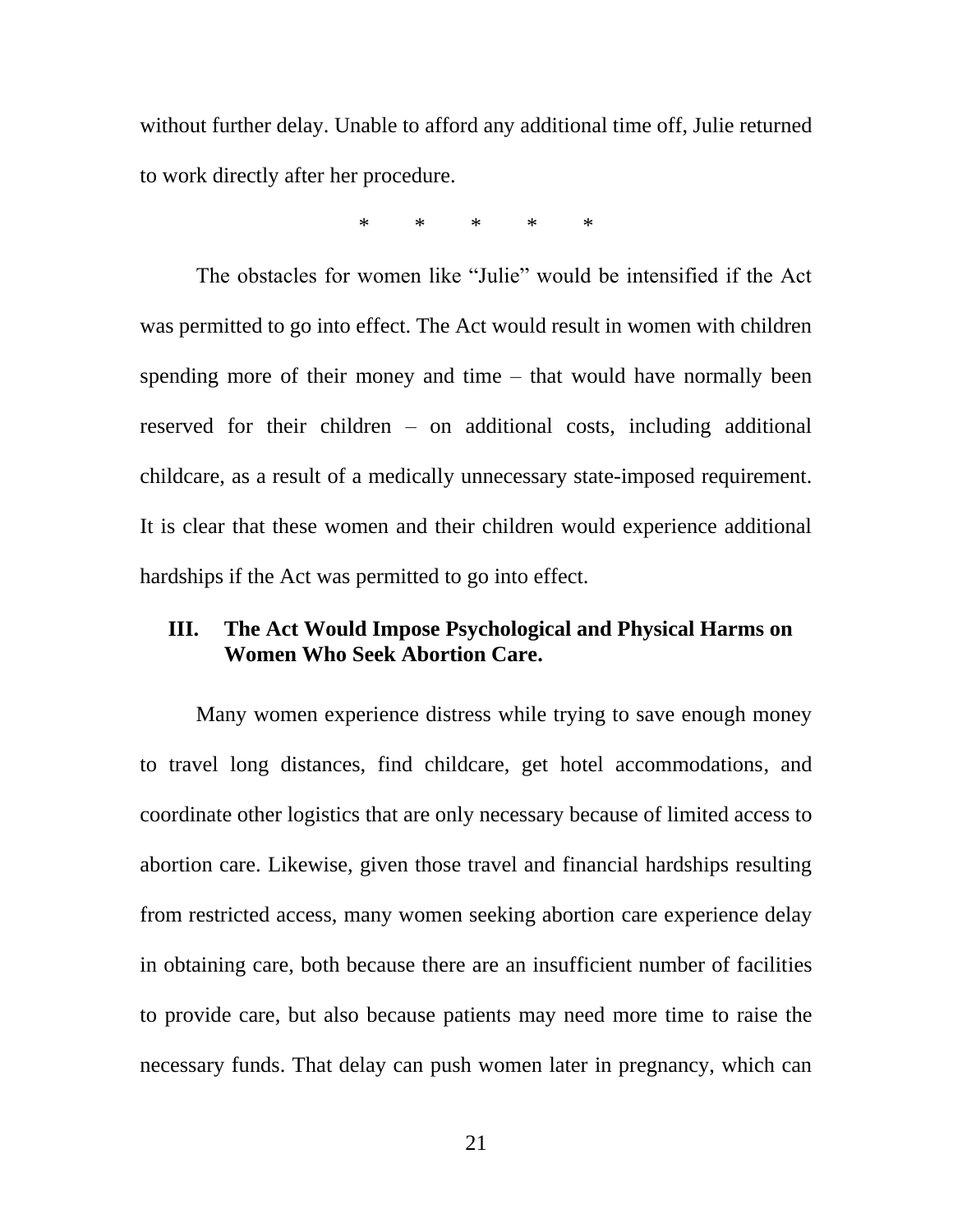increase both costs and medical risks.<sup>9</sup> The following stories of Iowa women – as told to NAF by the women themselves, their family members, and an Iowa abortion provider – demonstrate some of the ways that barriers to access cause psychological and physical harms.

#### *Madison*

 $\overline{a}$ 

Madison found out she was pregnant upon her release from the hospital, where she had been briefly committed to the psychiatric ward because she had stopped taking all of her medications—including her birth control. Stabilized after her hospital stay, she realized that her period was late and decided to take a pregnancy test. When she saw the positive result, Madison knew right away that she was going to have an abortion; she "had made that decision with [herself] long ago," knew with certainty that she was "not ready in any sense of the word" to become a parent, and felt that, given her current circumstances and mental health status, accessing abortion care quickly was a matter of

<sup>&</sup>lt;sup>9</sup> "Evidence . . . indicates that patient mortality rates for abortions increase as the length of pregnancy increases. Studies also suggest that a large majority of women who have endured waiting periods prior to obtaining an abortion have suffered increased stress, nausea and physical discomfort, but very few have reported any benefit from having to wait. Moreover, evidence . . . indicates that the waiting period increases a woman's financial and psychological burdens, since many women must travel long distances and be absent from work to obtain an abortion." *Planned Parenthood of Middle Tennessee v. Sundquist*, 38 S.W.3d 1, 23-24 (Tenn. 2000).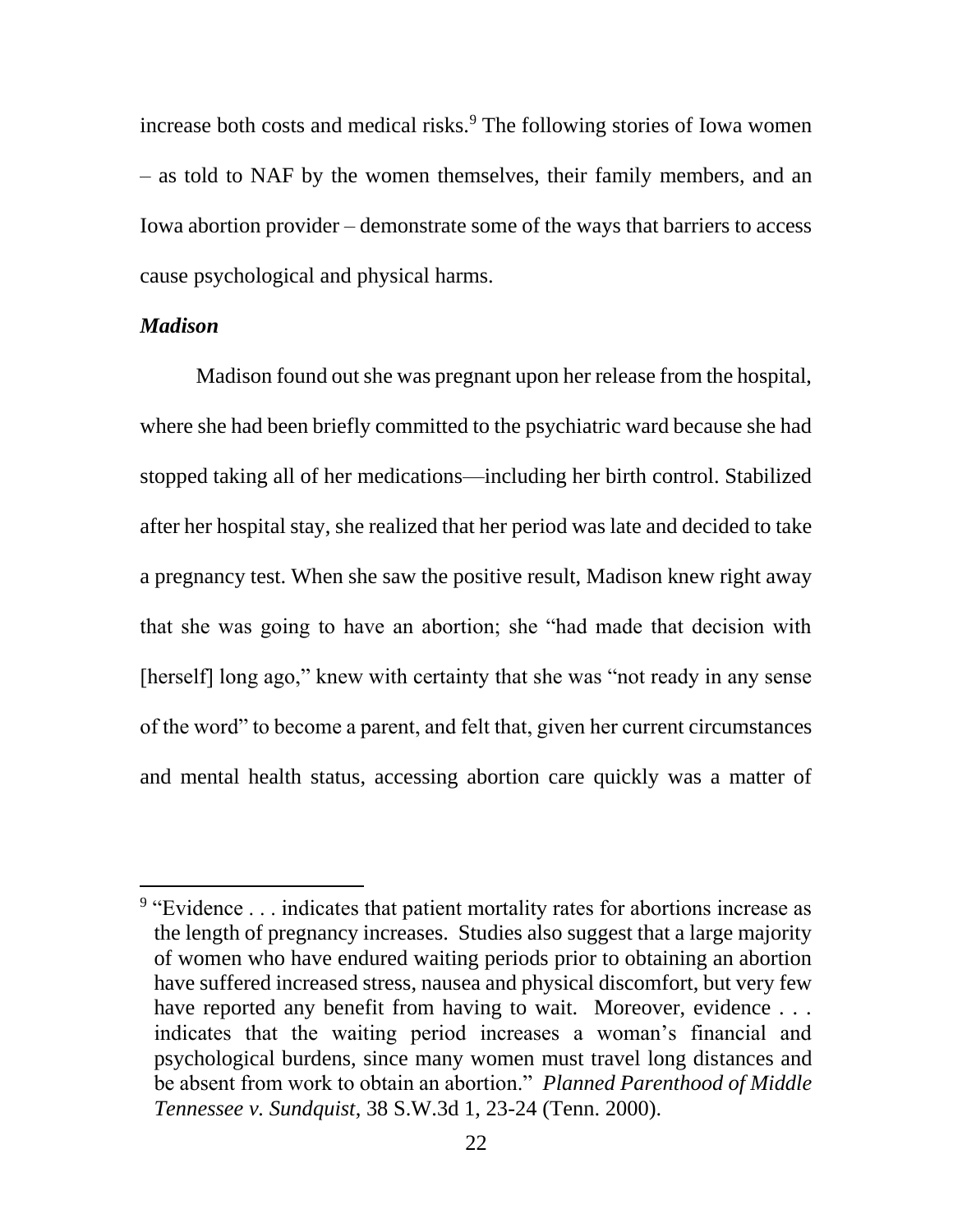necessity. She immediately called the Emma Goldman Clinic to schedule her abortion appointment for the following day.

Madison felt as though her life had stalled from the moment she found out about her pregnancy. She was gripped with debilitating depression, anxiety, and fear of remaining pregnant, and was unable to think about anything else. Madison had heard about the recently enacted 72-hour waiting period requirement but was unsure of the status of the law, and the mere possibility of a delay in accessing her care was a source of overwhelming stress for her. She had struggled to function since learning that she was pregnant, and felt that prolonging her pregnancy for "any extra time would be torture."

Madison's health insurance did not cover her abortion care, and securing the funding to pay for her procedure was extremely difficult. She is a student on a limited budget and makes just enough at her job to pay her rent each month. She had to miss work in order to attend her appointment, resulting in lost wages, and could not afford to take any additional time off without pay for further appointments. Madison and her boyfriend pooled their resources, and with NAF's assistance, they were able to avert a delay in care that would have been detrimental to her mental health and financial stability. She was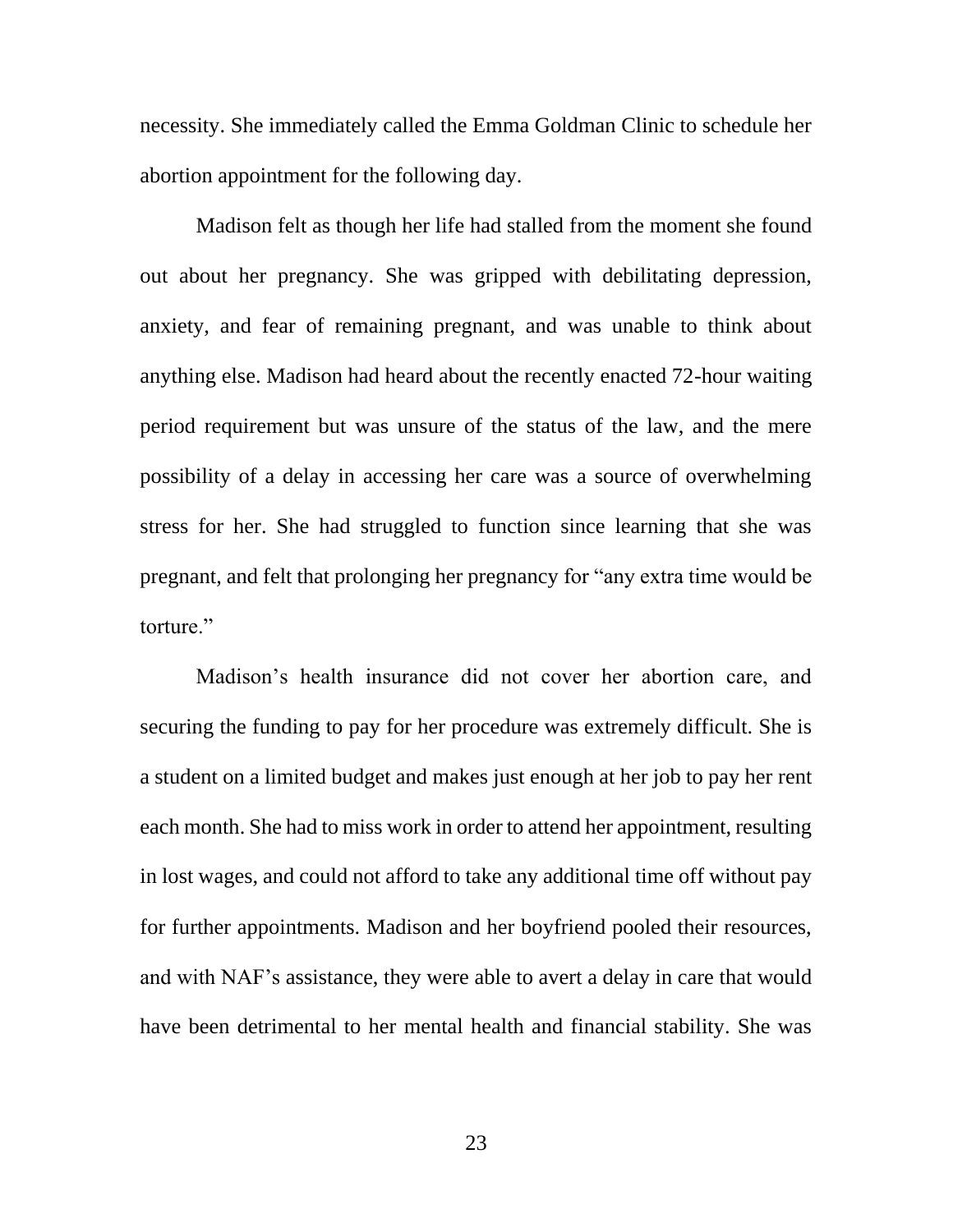"confident in her decision and ready" when she obtained the abortion care she needed.

### *"Karla"*

 $\overline{\phantom{a}}$ 

Karla was at an OB/GYN appointment for a diagnosis of Polycystic Ovarian Syndrome (PCOS) when her doctor informed her that she was also pregnant—the result of a rape that had occurred weeks earlier. She knew right away that she wanted to have an abortion in order to protect her health, safety, and wellbeing. In addition to PCOS, Karla suffers from a thyroid condition that requires regular blood testing and a medication regimen that is contraindicated during pregnancy; upon learning that Karla was pregnant, her primary care physician's office canceled all of her scheduled testing, appointments, and medications. Karla's health was at risk as long as she remained pregnant and unable to receive the treatment she needed for her medical conditions. Further, Karla feared that if her rapist found out about her pregnancy, she would be in severe danger. It was essential that Karla access her abortion care without delay, resume her medical treatment, and be able to focus on healing from the trauma of her sexual assault.<sup>10</sup>

<sup>10</sup> Unfortunately, Karla's situation is not unique. A significant number of women seeking abortion care have been sexually assaulted and/or are currently experiencing domestic violence. The Emma Goldman Clinic told NAF that of the 196 patients that received abortion care from June 1, 2017 through the end of August 2017, 20 women (10.2%) reported that they were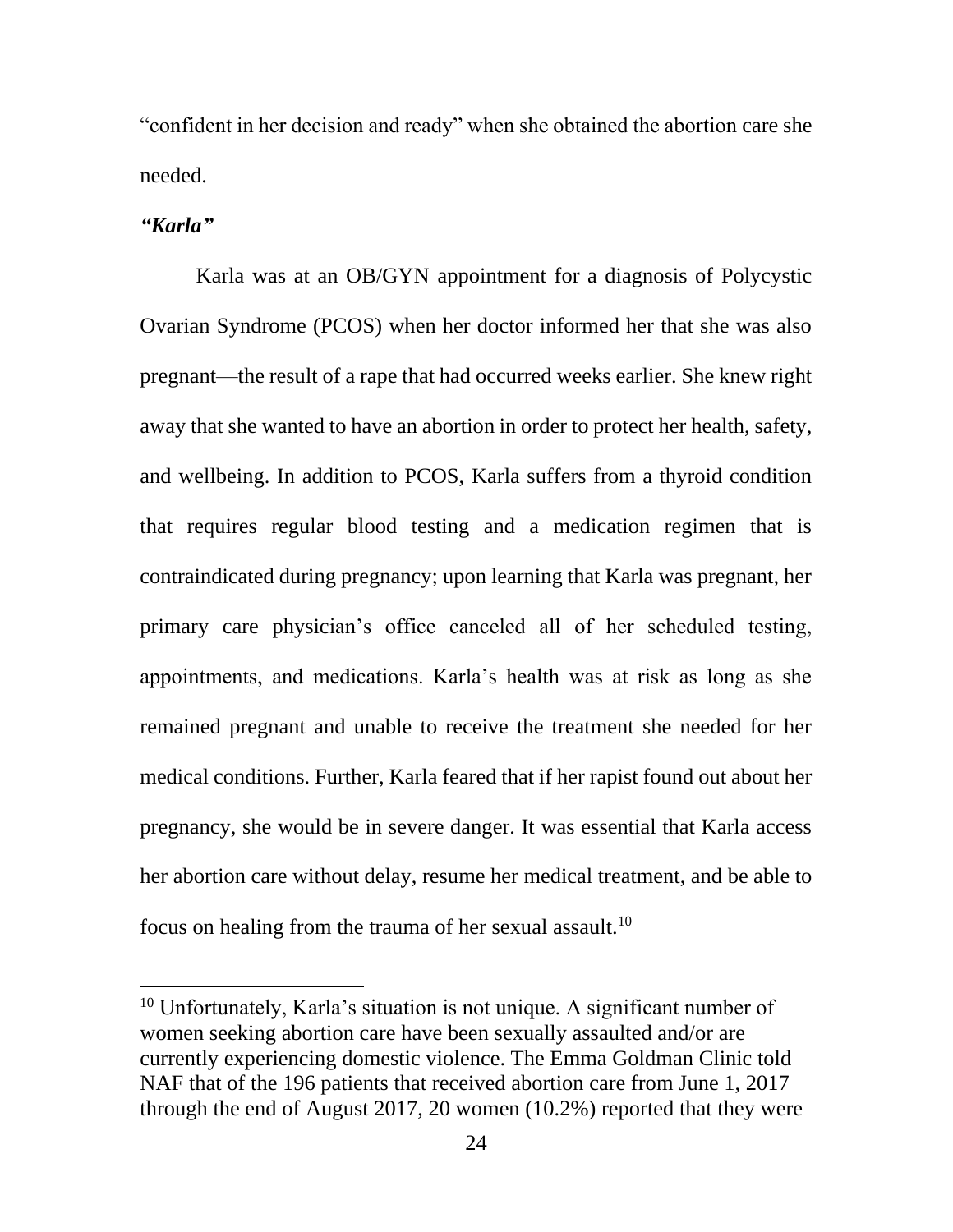Karla lives over an hour and a half from the Emma Goldman Clinic, her nearest abortion provider—a trip "far enough that you wouldn't want to do it twice." She and her mother struggled to come up with the funds required to travel to the clinic and pay for the procedure, adding another layer of stress and frustration to the situation. Fortunately, Karla was able to schedule her procedure for the following week, but "just having to wait [until the appointment] was nerve wracking and scary… coming back for a second visit would [have] drawn this out more, [made] it more difficult emotionally."

## *"Jodi" and "Candace"*

 $\overline{\phantom{a}}$ 

Jodi and Candace accompanied their sister to her procedure appointment at the Emma Goldman Clinic to provide support during a very difficult time. Although their sister had been told decades earlier that she would never be able to have children, she had recently become pregnant with a very much wanted baby, only to learn that her advanced age and medical conditions so complicated the pregnancy that to continue it would put both her life and that of the fetus at high risk. Devastated but cognizant of the severity of her situation, she made her appointment at the Emma Goldman Clinic right away; both physically and emotionally, she needed to have her

experiencing domestic violence, and 15 women (7.65%) reported that they had recently experienced sexual assault.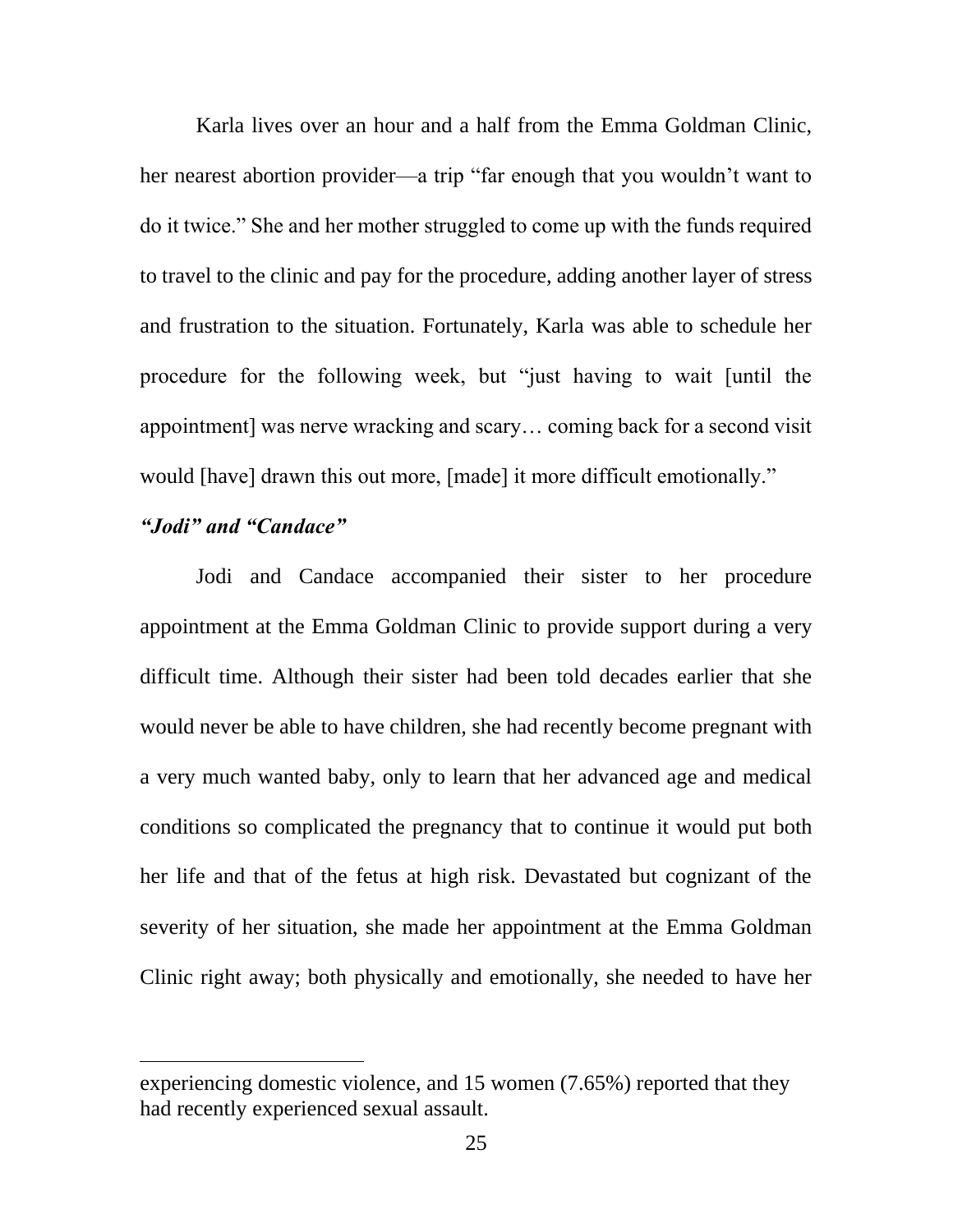abortion procedure done as quickly as possible so she could begin to move past it.

Jodi and Candace each drove to Iowa City to support their sister and her husband, who had both taken the day off of work with some difficulty in order to make the hour and a half trip to the clinic. Their hearts ached for their sister, but they were both "thankful [abortion] was an option for her so [they] didn't have to roll the dice and see what happens to her and the baby, and end up losing them both." After years of wanting and not being able to have a child, their sister's situation was "a tragedy. It would have been cruel to drag it out."

#### *Dr. Abbey Hardy-Fairbanks*

Dr. Abbey Hardy-Fairbanks, Medical Director of the Emma Goldman Clinic, treats many patients whose health and safety would be endangered by any medically unnecessary delay in their care, such as that imposed by a 72 hour waiting period. Among these are "patients who need treatment for cancer and must have an abortion so they can have their chemotherapy, patients who have a blood clot or pulmonary embolism and need to be on a blood thinner, and people with cardiac conditions like pulmonary hypertension." She recalls a patient who was heartbroken to receive a lethal fetal diagnosis at her 20 week ultrasound: Potter syndrome or renal agenesis, a condition that is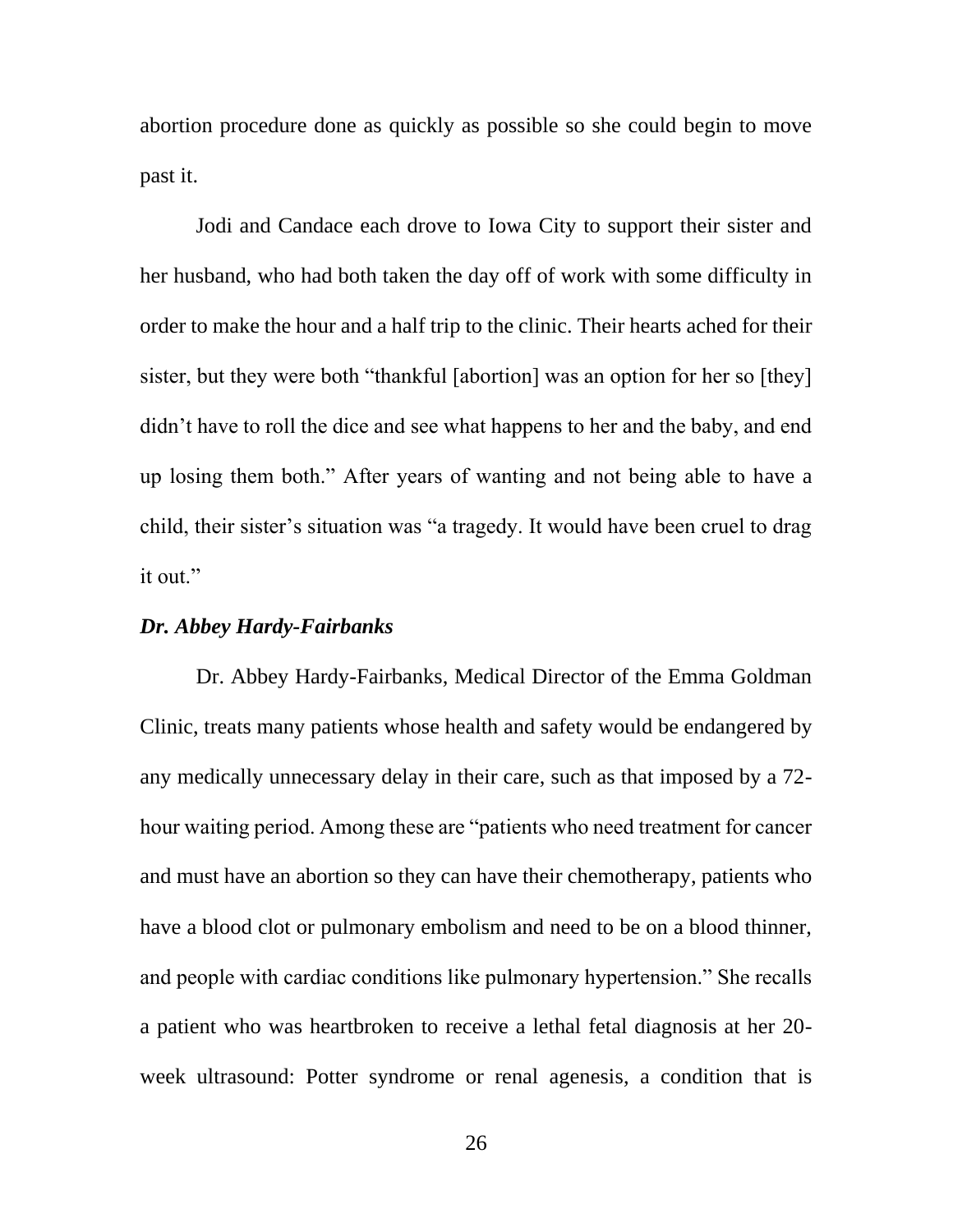incompatible with life, in which there is no amniotic fluid. After a second opinion confirmed the diagnosis and severity of the condition, the patient made the decision to have an abortion. She was just days shy of the limit imposed by Iowa's gestational ban; had she been forced to comply with a 72 hour waiting period requirement, "she would have been pushed past the limit… and would have to travel out of state or carry a doomed pregnancy that is risky for her health."

\* \* \* \* \*

The Act would have exacerbated physical and psychological harms that the women whose stories are recounted here already had to experience, without furthering any legitimate interest in women's health.

# **IV. The Act Perpetuates Gender Bias by Undermining Women's Decision-Making Abilities.**

Mandatory waiting periods reflect paternalistic and unfounded beliefs about pregnant women's decision-making abilities.<sup>11</sup> Through the Act, which would sanction a medically unnecessary waiting period—unique among medical procedures in Iowa, as only women who seek abortion care would be

 $\overline{\phantom{a}}$ 

<sup>11</sup> *See Planned Parenthood of Middle Tenn*., 38 S.W.3d at 23 ("[t]o mandate that [a pregnant woman] wait even longer" after "hav[ing] seriously contemplated [her] decision" to choose abortion "insults the intelligence and decision-making capabilities of a woman").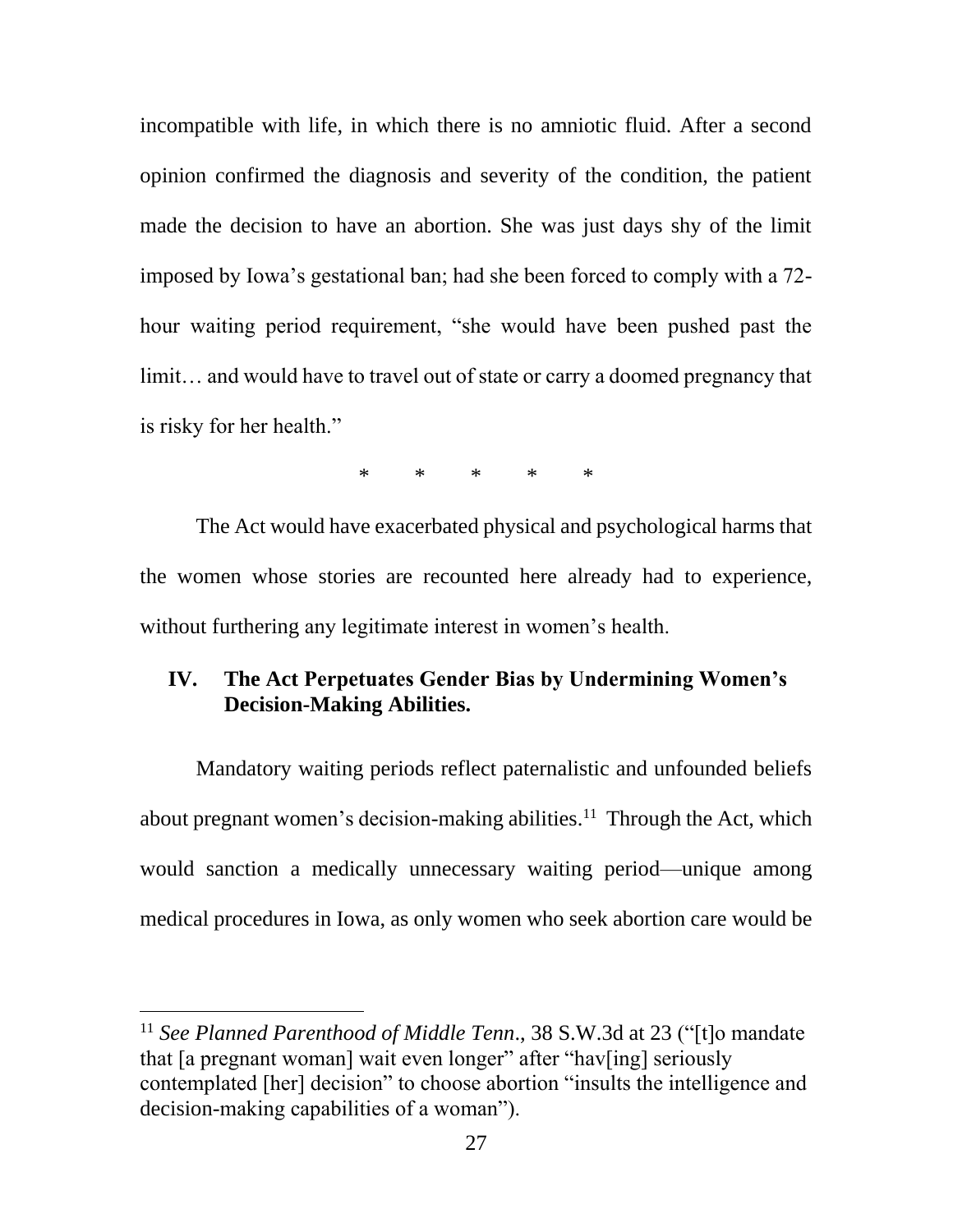subject to a mandatory delay—the State would codify gender bias and make it plain to Iowa women that their decisions are not to be trusted.

Despite any argument to the contrary, the evidence shows that the overwhelming majority of women who choose abortion care do not regret their decision. <sup>12</sup> In a recent study of 667 women seeking abortion care at 30 facilities across the United States, 95% reported that abortion was the right decision for them immediately after the procedure and at all points in time during the study's three year period.<sup>13</sup> Similarly, a study of women who were forced to undergo Utah's 72-hour waiting period and two-visit requirement found that the waiting period "did not prevent women who presented for information visits . . . from having abortions, but did burden women with financial costs, logistical hassles and extended periods of dwelling on decisions they had already made."<sup>14</sup>

NAF frequently speaks with patients that express their certainty in their decision to obtain abortion care. The Iowa women that NAF spoke to

 $\overline{a}$ 

<sup>12</sup> Corinne H. Rocca et al., *Decision Rightness and Emotional Responses to Abortion in the United States: A Longitudinal Study*, PLOS ONE (Jul. 8, 2015),

http://journals.plos.org/plosone/article/asset?id=10.1371%2Fjournal.pone.01 28832.PDF

<sup>13</sup> *Id.* at 7.

<sup>14</sup> Sarah C.M. Roberts et al., *Utah's 72-Hour Waiting Period for Abortion: Experiences Among a Clinic-Based Sample of Women*, 48 PERSPECTIVES ON SEXUAL & REPROD. HEALTH 4 (2016).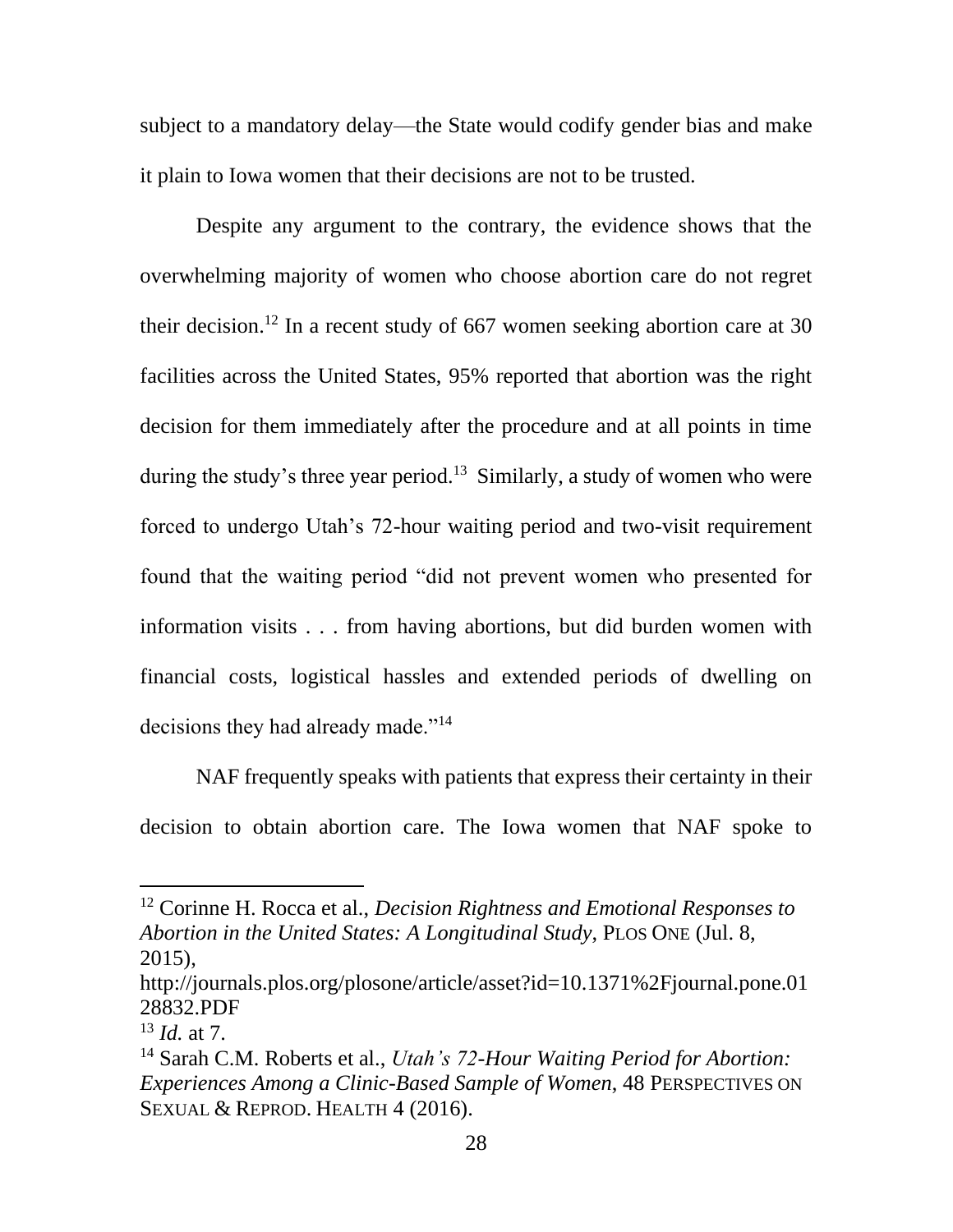regarding their decision for this brief in July 2017 were likewise resolute in their decisions; Jordan's story is highlighted below.

### *Jordan*

Jordan had never been pregnant before, but "had always known that if [she] did get pregnant at this time in [her] life, [she] would choose abortion." When her normally very regular menstrual cycle was off by a few days, she suspected that she might be pregnant. A few weeks later her period still had not arrived and she had begun to experience uncomfortable symptoms, so she made an appointment at the Emma Goldman Clinic near her home, where her pregnancy was officially confirmed. Jordan knew that she was not ready for a child and felt "resolved and peaceful" in her decision to have an abortion. She scheduled another appointment to have her procedure at the clinic right away, despite her concern over being able to afford the full cost of her abortion care.

By the day of her procedure, Jordan was feeling very uncomfortable physically and was eager for relief from her acute pregnancy symptoms. She had never dreamed of asking for financial assistance with her procedure, but on the morning of her appointment, faced with "having to pay in full or reschedule and be pregnant for another week when you don't want to be," she reached out to loved ones for financial support. Jordan had heard about the 72-hour waiting period law, and had considered how the requirements might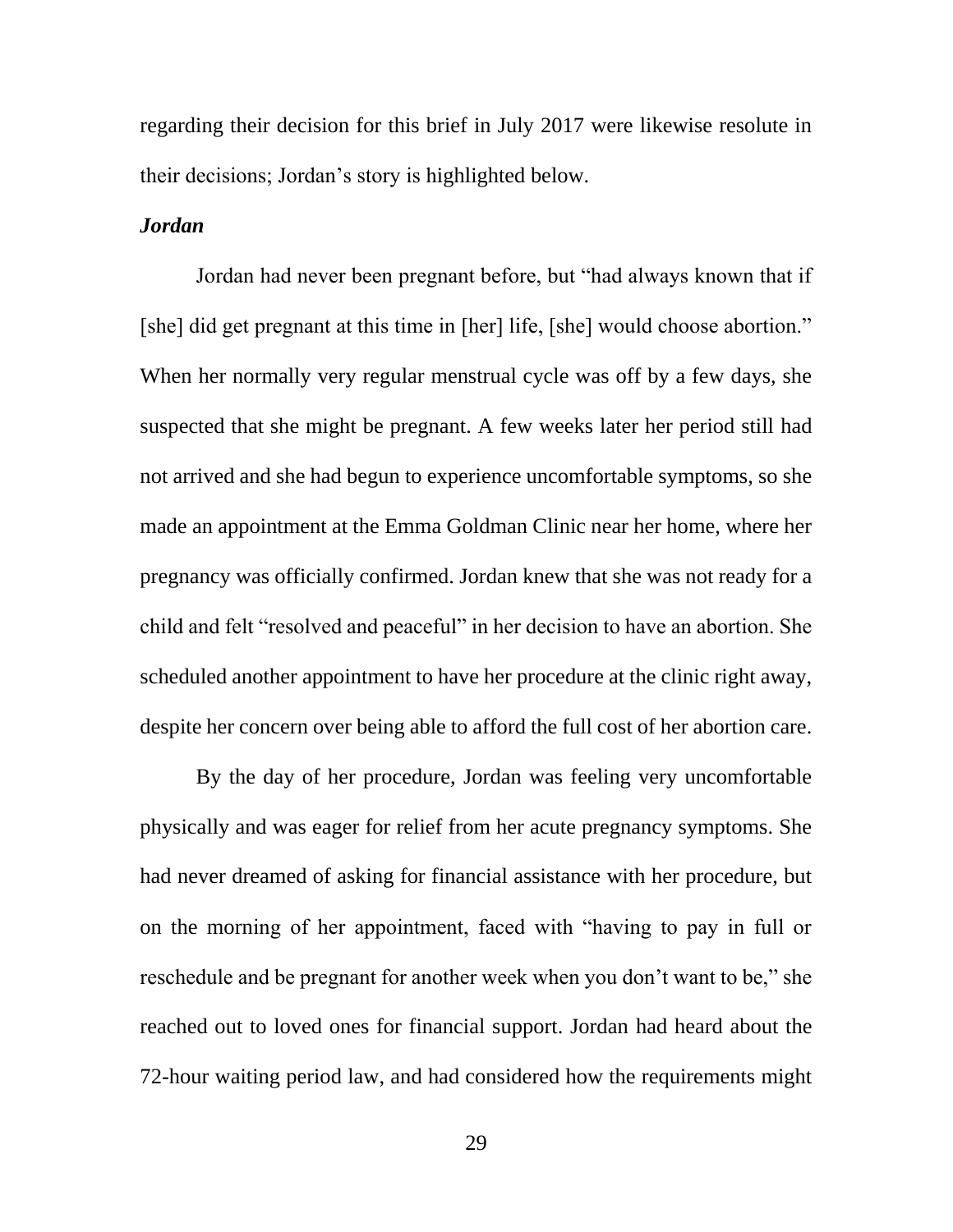have interfered with her timeline and ability to access her care were the law in effect. Fortunately, she was able to obtain her care without further unnecessary delay, and felt lucky that she was able to access this option; she found it "scary to think this right could be hindered, burdened, or modified in any way that would take away [her] freedom" to obtain the care she needed, when she needed it.

\* \* \* \* \*

NAF spoke with several women for this brief that experienced hardships seeking abortion care in Iowa; had they been subject to the additional unnecessary delay of a 72 hour waiting period, the increased costs and other barriers that they experienced would have been exacerbated.

#### **CONCLUSION**

The personal accounts set forth in this brief show that the Act would create substantial obstacles for Iowa women to access abortion care. Given the Act is medically unnecessary and does nothing to further women's health, the Act would create an unconstitutional burden on Iowa women's access to abortion care. Therefore, this Court should grant the Petitioners' Motion for a Temporary Injunction to enjoin enforcement of the Act.